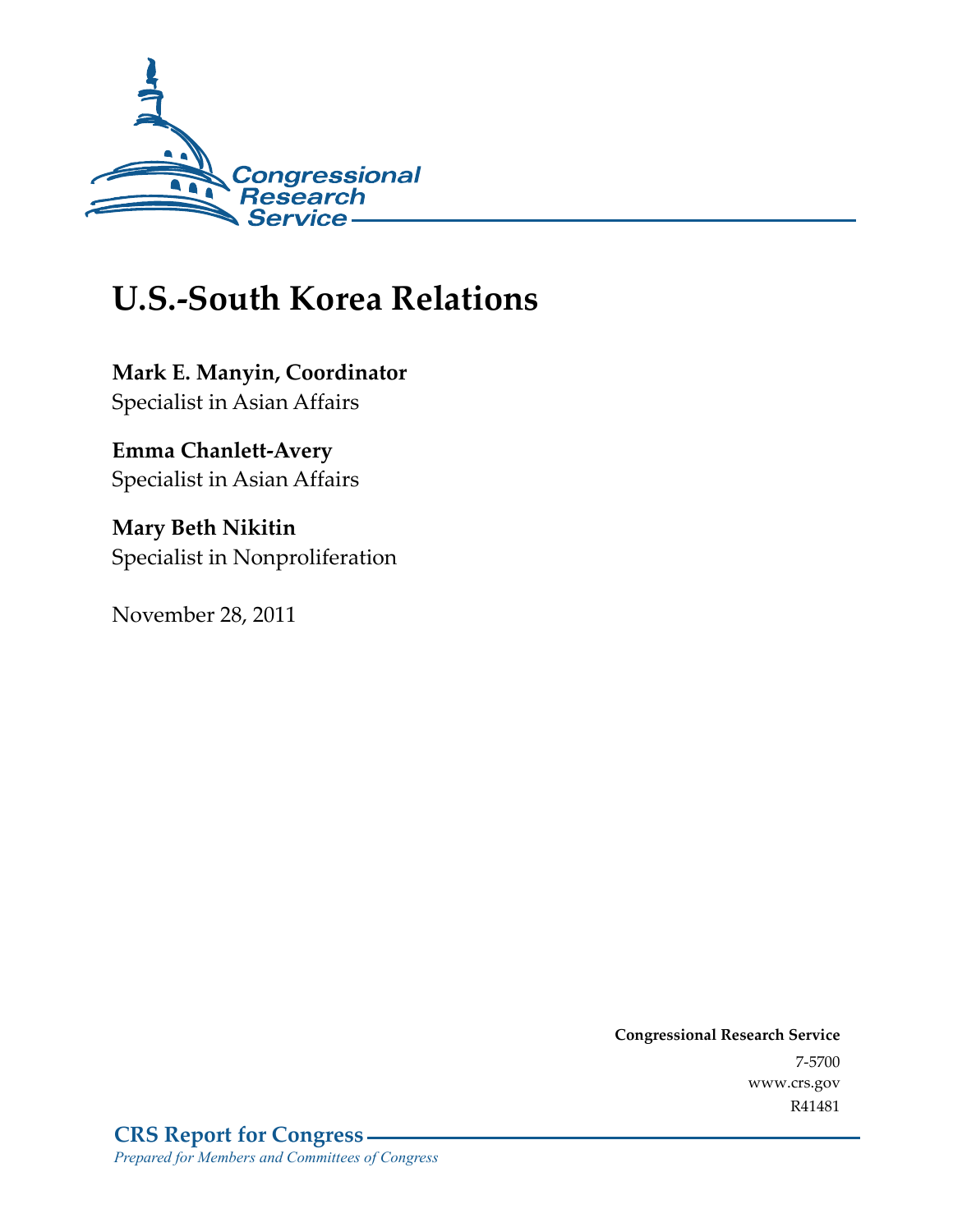# **Summary**

Since late 2008, relations between the United States and South Korea (known officially as the Republic of Korea, or ROK) have been arguably at their best state in decades. By the middle of 2010, in the view of many in the Obama Administration, South Korea had emerged as the United States' closest ally in East Asia.

Of all the issues on the bilateral agenda, Congress has had the most direct role to play in the Korea-U.S. Free Trade Agreement (KORUS FTA), the United States' second-largest FTA after the North American Free Trade Agreement (NAFTA). Approval by both countries' legislatures is necessary for the agreement to go into effect. The agreement was signed in 2007, but both the Bush and Obama Administrations delayed its submission to Congress, in part due to opposition to the deal. In early December 2010, the United States and South Korea announced they had agreed on modifications to the original agreement. South Korea accepted a range of U.S. demands designed to help the U.S. auto industry and received some concessions in return. In the United States, the supplementary deal appears to have changed the minds of many groups and Members of Congress who previously had opposed the FTA. On October 12, 2011, both chambers of Congress voted to approve legislation (H.R. 3080/P.L. 112-41) to implement the KORUS FTA. In November, after a contentious battle, the Korean National Assembly passed the agreement, which is expected to enter into effect in early 2012.

The day after Congress passed the KORUS FTA, South Korean President Lee Myung-bak addressed a joint session of Congress. Lee was in Washington for a State Visit to the White House, the fifth since Barack Obama's inauguration. Various aspects of his trip symbolized the close relationship between the two leaders, as well as the close policy coordination the two governments have forged, particularly over how to handle North Korea. The Obama and Lee Administrations have adopted a medium-to-longer-term policy of "strategic patience" that involves four main elements: refusing to return to the Six-Party Talks without an assurance from North Korea that it would take "irreversible steps" to denuclearize; gradually attempting to alter China's strategic assessment of North Korea; using Pyongyang's provocations as opportunities to tighten sanctions against North Korean entities; and insisting that significant multilateral and U.S. talks with North Korea must be preceded by improvements in North-South Korean relations. Lee, in turn, has linked progress in many areas of North-South relations to progress in denuclearizing North Korea.

The United States maintains about 28,500 troops in the ROK. Since 2009, the two sides have accelerated steps to transform the U.S.-ROK alliance's primary purpose from one of defending against a North Korean attack to a regional and even global partnership. Washington and Seoul have announced a "Strategic Alliance 2015" plan to relocate U.S. troops on the Peninsula and boost ROK defense capabilities. Some Members of Congress have criticized the relocation plans.

Much of the current closeness between Seoul and Washington is due to President Lee. It is unclear how sustainable many of his policies will be, particularly into 2012, when South Koreans will elect a new president and a new legislature. Bilateral coordination will be particularly tested if South Korea's left-of-center groups, which gained significant momentum in 2011 and which bitterly oppose much of Lee's agenda, retake the presidency and/or the National Assembly.

This report will be updated periodically.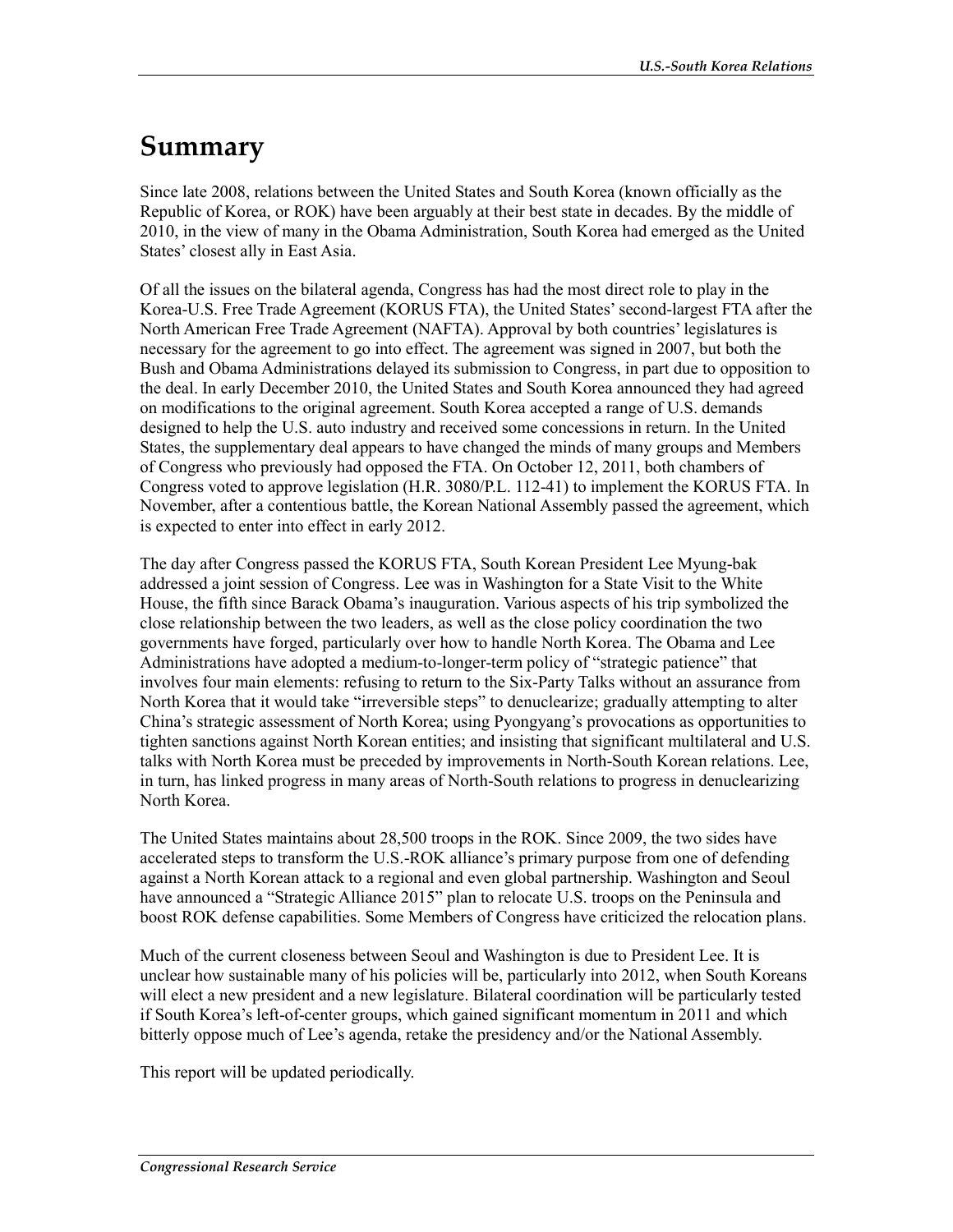# **Contents**

| Military Alliance Issues—Realignment, Agent Orange Dumping?, Rape Case 4 |  |
|--------------------------------------------------------------------------|--|
|                                                                          |  |
|                                                                          |  |
|                                                                          |  |
|                                                                          |  |
|                                                                          |  |
|                                                                          |  |
|                                                                          |  |
| New Revelations of North Korea's Uranium Enrichment Capabilities 12      |  |
|                                                                          |  |
|                                                                          |  |
|                                                                          |  |
|                                                                          |  |
|                                                                          |  |
|                                                                          |  |
|                                                                          |  |
|                                                                          |  |
|                                                                          |  |
|                                                                          |  |
|                                                                          |  |
|                                                                          |  |
|                                                                          |  |
|                                                                          |  |
|                                                                          |  |
|                                                                          |  |
|                                                                          |  |
|                                                                          |  |
|                                                                          |  |
|                                                                          |  |
|                                                                          |  |
|                                                                          |  |
|                                                                          |  |
|                                                                          |  |
|                                                                          |  |
|                                                                          |  |
|                                                                          |  |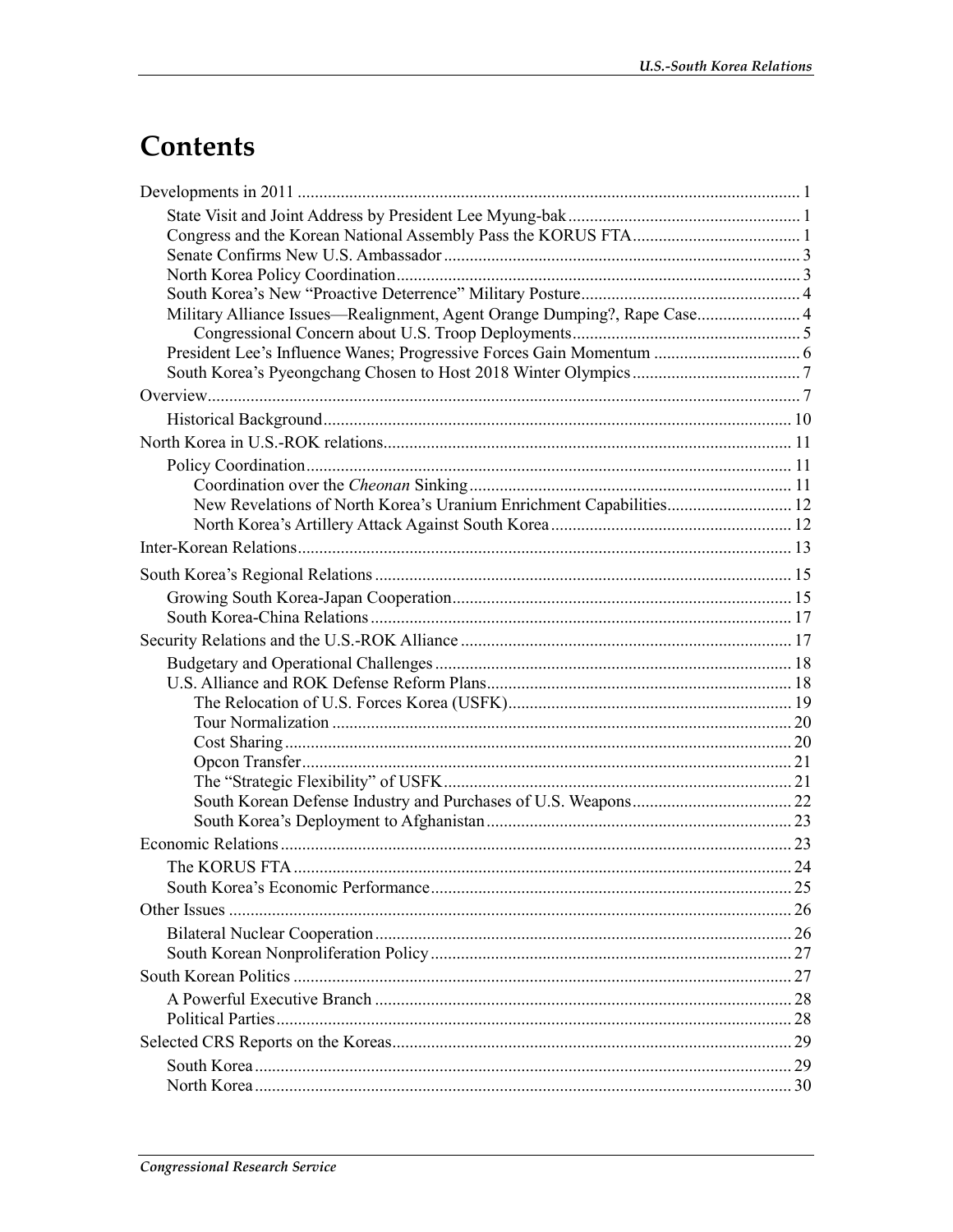## **Figures**

## **Tables**

### **Contacts**

|--|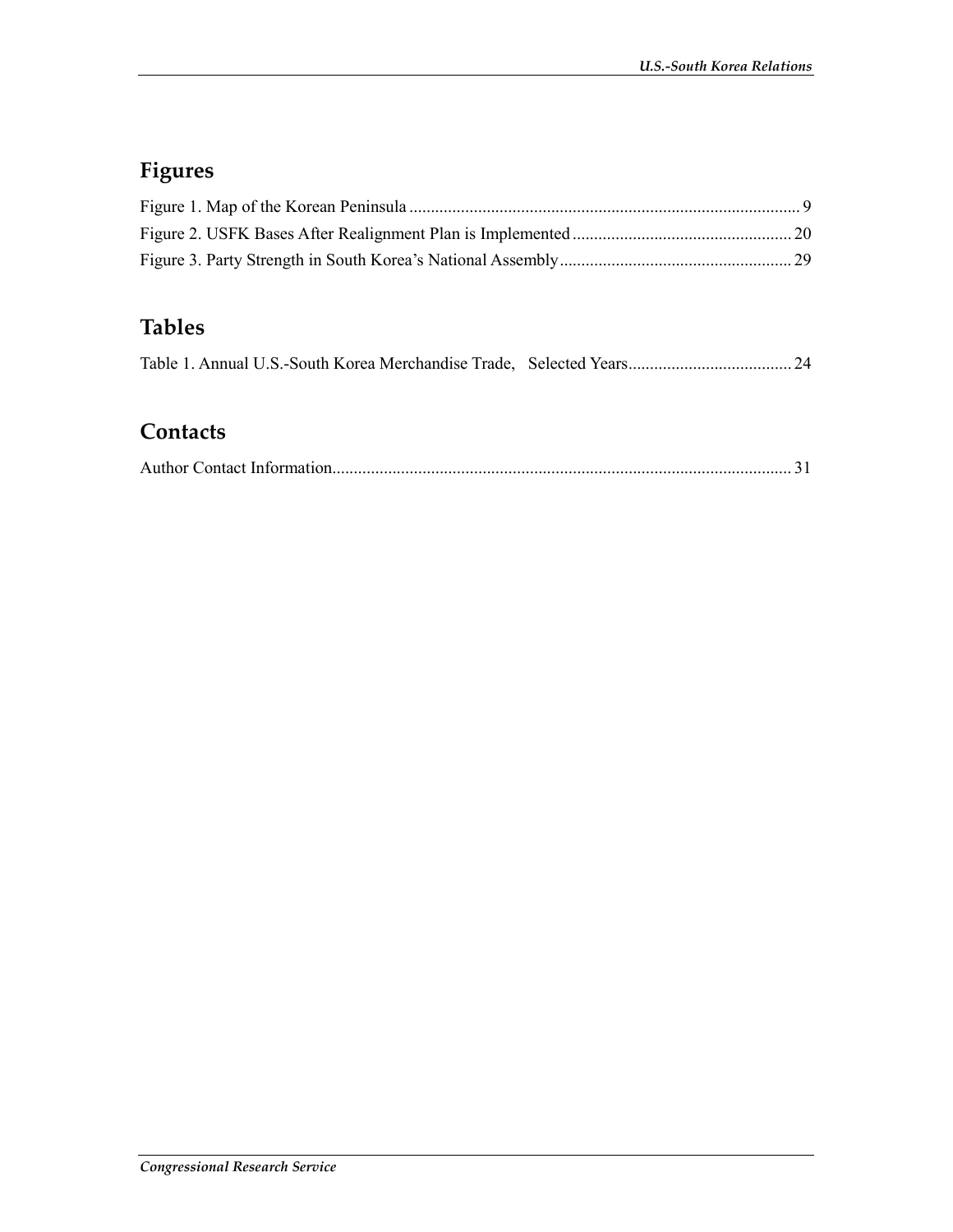# **Developments in 2011**

## **State Visit and Joint Address by President Lee Myung-bak**

On October 13, 2011, President Barack Obama hosted South Korean President Lee Myung-bak for a formal State Visit, the fifth since Obama's inauguration. On October 13, Lee made an address to a joint session of Congress. His visit included a number of items that symbolized the extraordinary closeness the two presidents and their administrations have forged over the past three years. In addition to their formal dinner, for instance, Obama and Lee had a private dinner at a local Korean restaurant and made a joint visit to a General Motors plant in Michigan. Lee was also given a security briefing by the U.S. service chiefs at the Pentagon inside the "Tank," a conference room where the Joint Chiefs meet, the first time the United States has ever extended such treatment to a foreign leader.

President Lee's visit appears to have been an "action-forcing event" that triggered action on the South Korea-U.S. Free Trade Agreement (KORUS FTA), as the White House and congressional leaders became determined to schedule a vote on the agreement before or during Lee's trip. (See the following section for more details.) Since late 2008, bilateral relations have been arguably at their best state ever.

### **Congress and the Korean National Assembly Pass the KORUS FTA**

On October 12, 2011, first the House (278-151) and then the Senate (83-15) approved legislation (H.R. 3080/P.L. 112-41) to implement the KORUS FTA.<sup>1</sup> The Obama Administration and congressional leaders decided to consider the implementing legislation for the KORUS FTA together with implementing legislation for U.S. FTAs with Colombia and Peru, which also were passed. All three FTAs were initiated and signed under the Bush Administration. On November 22, the South Korean National Assembly passed the KORUS agreement, though only after a contentious battle (see more below). The agreement is expected to enter into force in early 2012.

The United States and South Korea signed the KORUS FTA in 2007. It is the second-largest FTA by market size in which the United States participates (after the North American Free Trade Agreement, NAFTA). It is also South Korea's second-largest FTA (after the Korea-European Union FTA, which went into effect on July 1, 2011).

For years, the Obama Administration (as well as the Bush Administration) did not submit the KORUS FTA implementing legislation to Congress. Some of the major obstacles were objections to the agreement's automobile provisions, which the Obama Administration pressed the Korean government to modify. In early December 2010, the United States and South Korea announced they had agreed on changes to the original agreement. South Korea accepted a range of U.S. demands designed to help the U.S. auto industry and received some concessions in return. In the

<sup>1</sup> <sup>1</sup> On October 3, 2011, President Obama submitted draft legislation (H.R. 3080/S. 1642) to implement the proposed U.S.-South Korea Free Trade Agreement (KORUS FTA) to both houses of Congress. Two days later, the House Ways and Means Committee approved H.R. 3080 by a vote of 31-5. The Senate Finance Committee held its markup for the KORUS FTA on October 11 and reported it to the full Senate on the same day.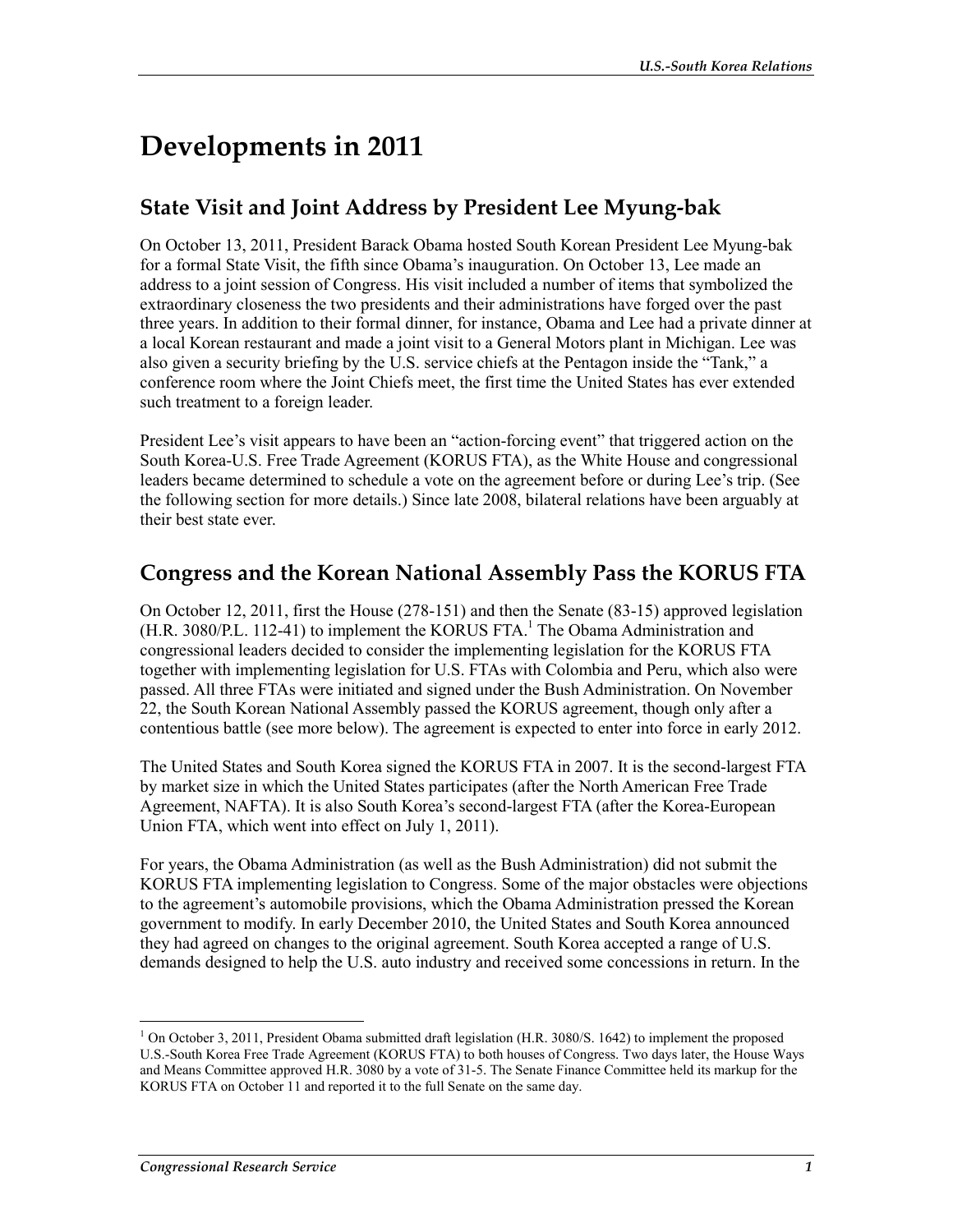United States, the supplementary deal appears to have changed the minds of many groups and Members of Congress who previously had opposed the FTA.

Despite this development, the Obama Administration did not formally submit the KORUS FTA to Congress until October 3, 2011. The delay was attributable not to opposition to the KORUS FTA *per se*, but rather to questions about whether and how to link the FTA to other trade and economic measures. Throughout the winter and early spring of 2011, many Republican leaders pushed the Administration to submit the KORUS FTA together with the Colombia and Panama FTAs. In the spring of 2011, the Obama Administration announced that it had completed the technical procedures necessary to submit implementing legislation for the KORUS FTA—along with FTAs with Colombia and Panama—for congressional consideration. In May, however, the Administration announced it would not submit the three FTAs to Congress unless an agreement was reached on Trade Adjustment Assistance (TAA) programs, which provide aid for tradeaffected workers, firms, farmers, and communities. Between then and President Obama's October 3 announcement, negotiations centered on whether, how, and when Congress would consider TAA. The White House and congressional leaders, after a number of discussions, agreed to procedures under which the TAA renewal and the three FTAs would be considered in tandem but in separate legislation.

In South Korea, the debate over the KORUS FTA was contentious and divisive, despite the fact that President Lee's party, the conservative Grand National Party (GNP), controls the National Assembly. Korea's largest opposition party, the left-of-center Democratic Party (DP), opposed the agreement. For weeks, it cooperated with other like-minded parties to physically block the Assembly's Committee on Foreign Affairs, Trade, and Unification from considering the FTA. They were given a boost by political developments (discussed below) that appeared to signal growing popular sympathy for left-of-center causes. Additionally, many GNP leaders were reluctant to ram the agreement through the Assembly, for fear of repercussions in parliamentary elections scheduled for April 2012.

After repeated attempts at negotiations failed to produce a breakthrough, the GNP's leadership on November 22 surprised nearly all observers by calling the full Assembly into a special session for a snap vote on the KORUS FTA and several implementing bills.<sup>2</sup> The National Assembly passed the KORUS FTA by a vote of 151-7, with 12 abstentions. (The Assembly has 299 members.) No members of the DP or other "progressive" parties participated in the voting, which was interrupted when a KORUS FTA opponent set off a tear gas canister in the chamber. DP party president Sohn Hak-kyu, who like many DP leaders supported the KORUS FTA when he was in government, called the move "the death of democracy" in South Korea.<sup>3</sup> Some leftist groups have likened the deal to the 1910 Korea-Japan treaty in which Korea was agreed to be annexed by Imperial Japan. It remains to be seen whether the Korean electorate will focus on the DP's obstructionism or on the GNP's methods during the 2012 National Assembly and presidential elections.

<sup>&</sup>lt;sup>2</sup> Reportedly, the GNP took this step after learning that the DP and its allies were planning to occupy the National Assembly's main chamber in order to block a vote on the KORUS FTA.

<sup>3</sup> Alastair Gale, "Assault At Anti-FTA Protest," *Wall Street Journal Korea Real Time blog*, November 28, 2011, 5:03 PM KST.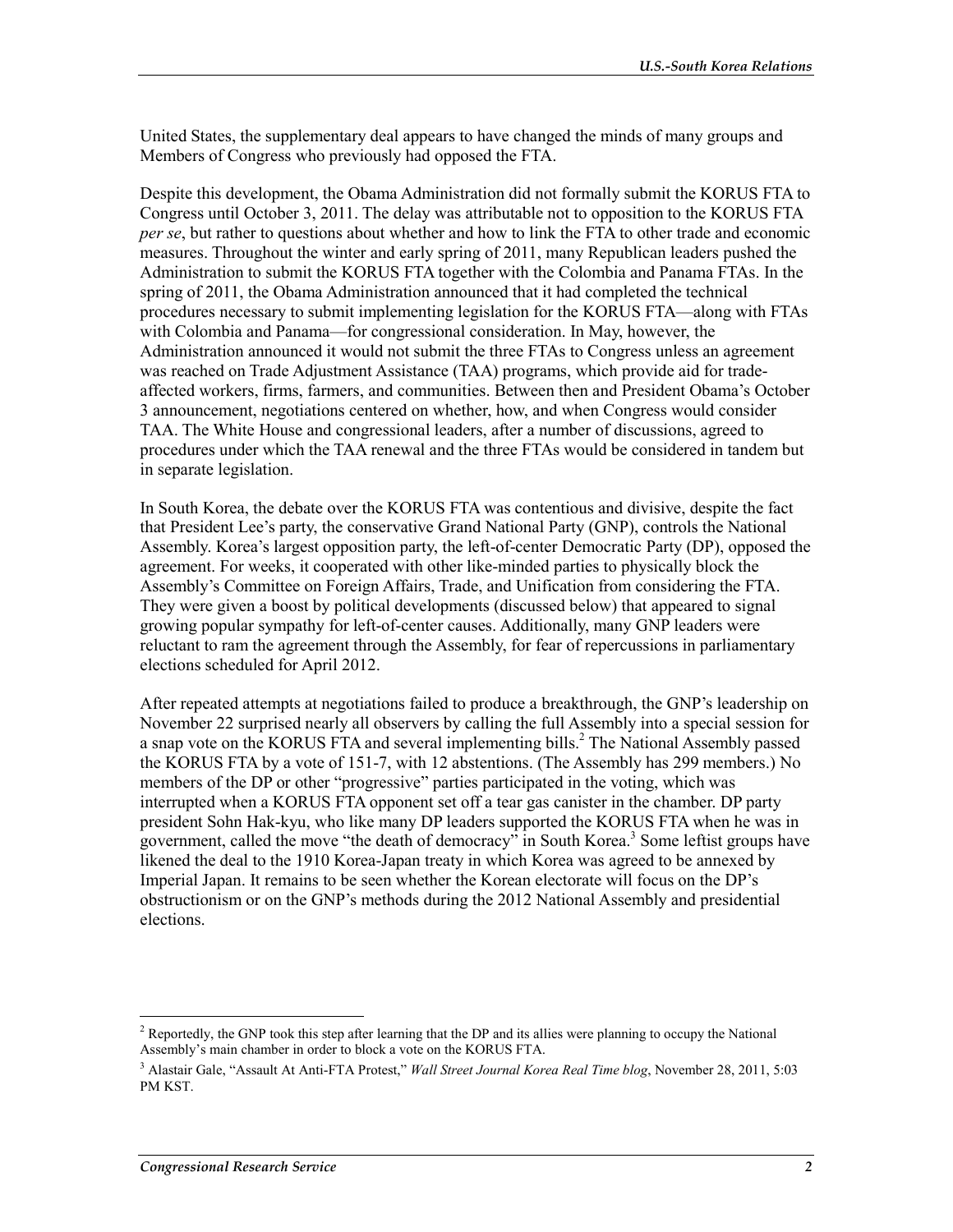### **Senate Confirms New U.S. Ambassador**

On October 13, 2011, the Senate confirmed Sung Kim to be the next Ambassador to South Korea, the first Korean American to hold the post. Kim, whose father was a South Korean government official, emigrated to the United States when he was seven, and became a U.S. citizen in the early 1980s. President Obama nominated Kim in June. A "hold," reportedly placed by Senator Jon Kyl, delayed a Senate decision on Kim's nomination.

## **North Korea Policy Coordination**

For years, the Obama and Lee Administrations have essentially adopted a joint approach of "strategic patience" toward North Korea that involves four main elements: refusing to return to the Six-Party Talks over North Korea's nuclear program without a North Korean assurance that it would take "irreversible steps" to denuclearize; gradually attempting to alter China's strategic assessment of North Korea; using Pyongyang's provocations as opportunities to tighten sanctions against North Korean entities; and insisting that Six-Party Talks and/or U.S.-North Korean talks must be preceded by North-South Korean talks on denuclearization and improvements in North-South Korean relations. In early 2011, China backed the last of these principles, though it appears to have tried to use this stance to pressure South Korea (as well as the United States) to relax its conditions for holding talks with North Korea. Some have criticized the U.S. approach by saying that it effectively gives Seoul a "veto" over U.S. initiatives toward North Korea.

Throughout the spring and early summer of 2011, there were a number of press reports that Obama Administration officials also were encouraging the Lee government to soften South Korea's approach toward North Korea. If such speculation is accurate, it is not apparent from either the joint appearances by U.S. and South Korean officials or from the two countries' actions. In early 2011, Lee invited North Korea to participate in inter-Korean nuclear talks and in the 2012 Nuclear Security Summit, which will be held in Seoul. During the first half of 2011, South Korea also was involved in secret, high-level talks with North Korea that were disclosed by Pyongyang, apparently in an effort to embarrass Lee. During the summer and early fall of 2011, the Lee government also held talks with North Korean officials regarding North Korea's nuclear program. None of these initiatives necessarily represent a shift in South Korean policy, however. Indeed, South Korean officials have repeatedly stated their belief that progress in nuclear negotiations, including the Six-Party Talks, should be at least partially linked to North Korea's behavior toward South Korea—including some form of acknowledgement by Pyongyang of North Korea's role in various provocations in 2010 (discussed below). Moreover, the moves in 2011 were matched by similar steps taken by the Obama Administration.

One area of active U.S.-South Korean discussion, and perhaps debate, has been over whether one or both countries should provide food aid to North Korea, which has appealed for assistance. The Obama Administration is actively considering the North Korean request and in May dispatched an assessment team to North Korea to evaluate conditions there. South Korean officials indicated that their government would prefer that neither country provide large-scale assistance to North Korea unless Pyongyang changes its behavior.<sup>4</sup> On June 15, 2011, the House passed by voice vote an amendment proposed by Congressman Edward Royce to H.R. 2112, the FY2012 Agriculture

<sup>1</sup> 4 For more on the food aid debate, see CRS Report R40095, *Foreign Assistance to North Korea*, by Mark E. Manyin and Mary Beth Nikitin.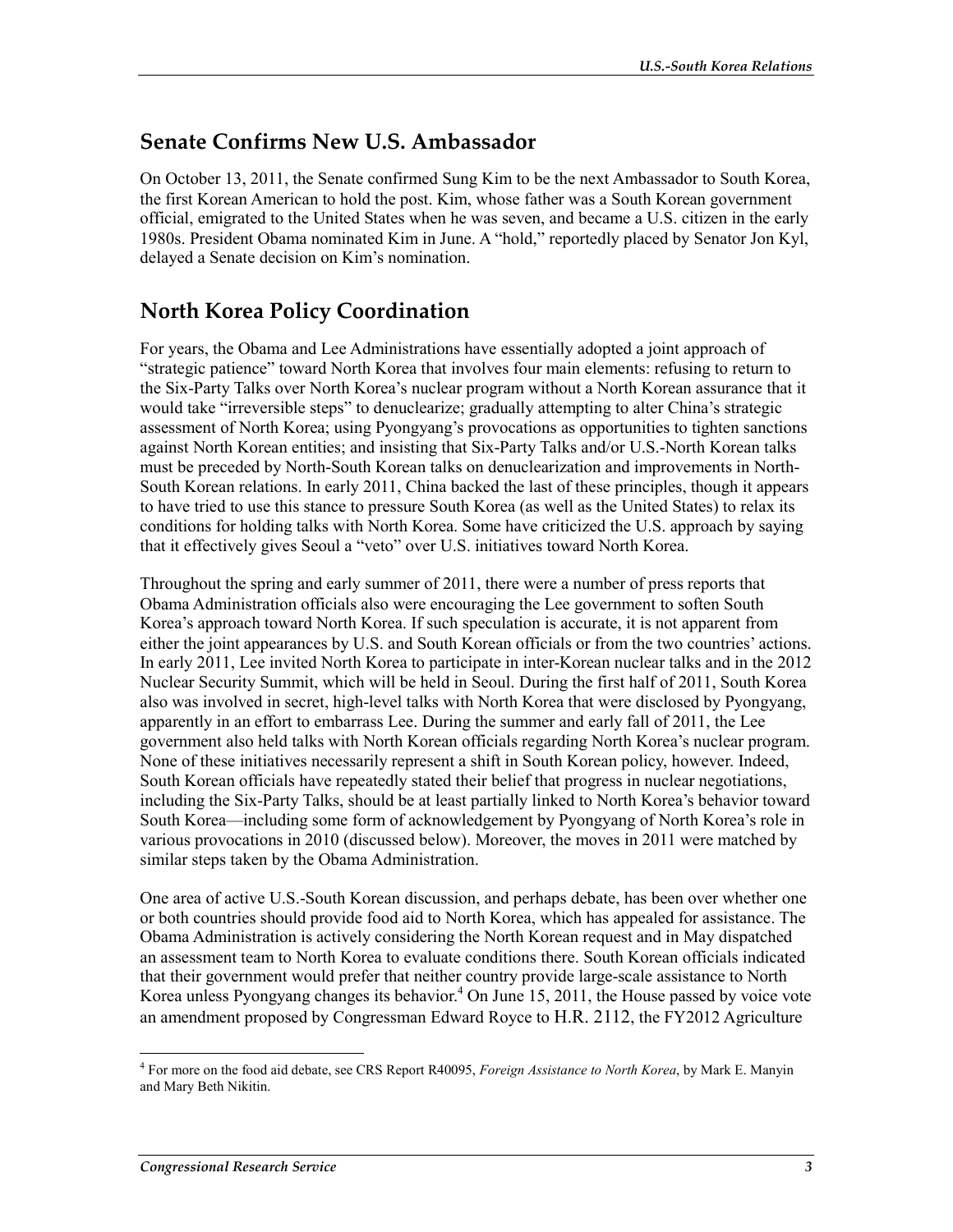Appropriations Act, that would prohibit the Administration from using the primary U.S. food aid program to send food assistance to North Korea. The Senate version of the bill, passed on November 1, contained no such measure. Participants in the House-Senate conference committee decided to strip the Royce amendment's tougher restrictions, replacing it with language (Section 741) that food assistance may only be provided if "adequate monitoring and controls" exist. President Obama signed H.R. 2112 (P.L. 112-55) into law on November 18, 2011.

### **South Korea's New "Proactive Deterrence" Military Posture**

South Korean attitudes toward North Korea have hardened since 2010. In March of that year, a South Korean naval vessel, the *Cheonan*, sank. A multinational investigation team led by South Korea determined that the ship was sunk by a North Korean submarine. In November, North Korea shelled the South Korean island of Yeonpyeong Island, which lies across the inter-Korean disputed western sea border. The barrage killed four South Koreans (two marines and two civilians), wounded dozens, and destroyed or damaged scores of homes and other buildings

The provocations from North Korea, particularly the attack on Yeonpyeong Island, have introduced a new element of risk in the U.S.-South Korean alliance. In response to the attacks, the ROK military has strengthened its defense of its Northwest Islands and undertaken other structural changes to prepare for another possible provocation. South Korean President Lee stated that "war can be prevented and peace assured only when such provocations are met with a strong response. Fear of war is never helpful in preventing war ... the Armed Forces must respond relentlessly when they come under attack."<sup>5</sup> This posture, dubbed "proactive deterrence," could increase the chance of conflict escalation on the Peninsula. U.S. defense officials insist, however, that the exceedingly close day-to-day coordination in the alliance ensures that U.S.-ROK communication would be strong in the event of a new contingency. General Walter Sharp, outgoing U.S. commander of the Combined Forces Command (CFC) in South Korea, confirmed to press outlets in July that the alliance had developed coordinated plans for countermeasures against any North Korean aggression.<sup>6</sup>

## **Military Alliance Issues—Realignment, Agent Orange Dumping?, Rape Case**

In line with the overall strong state of U.S.-South Korea relations, a series of initiatives designed to enhance defense cooperation has strengthened the military alliance as well. Major realignment plans, ongoing arms sales, increasingly complex military exercises, and the transfer of operational control (Opcon) are among the items on the military-to-military agenda. (See "Security Relations and the U.S.-ROK Alliance" section below for more details.)

In the past, issues surrounding U.S. troop deployments have been a flashpoint for public disapproval of the military alliance. Recently, however, analysts point out that even potential irritants to the relationship have been dealt with skillfully by the military officials in charge. In the spring of 2011, several U.S. veterans stated to U.S. news organizations that during the 1960s

<sup>1</sup> <sup>5</sup> The Blue House, Speech by President Lee Myung-bak, "The Building of an Advanced Nation will be Possible Only When We Sacrifice Ourselves for Others Rather Than Simply Pursuing Our Own Interest," December 27, 2010.

<sup>&</sup>lt;sup>6</sup> "U.S., Seoul Secure Plans for Potential Counterattack," Wall Street Journal. July 7, 2011.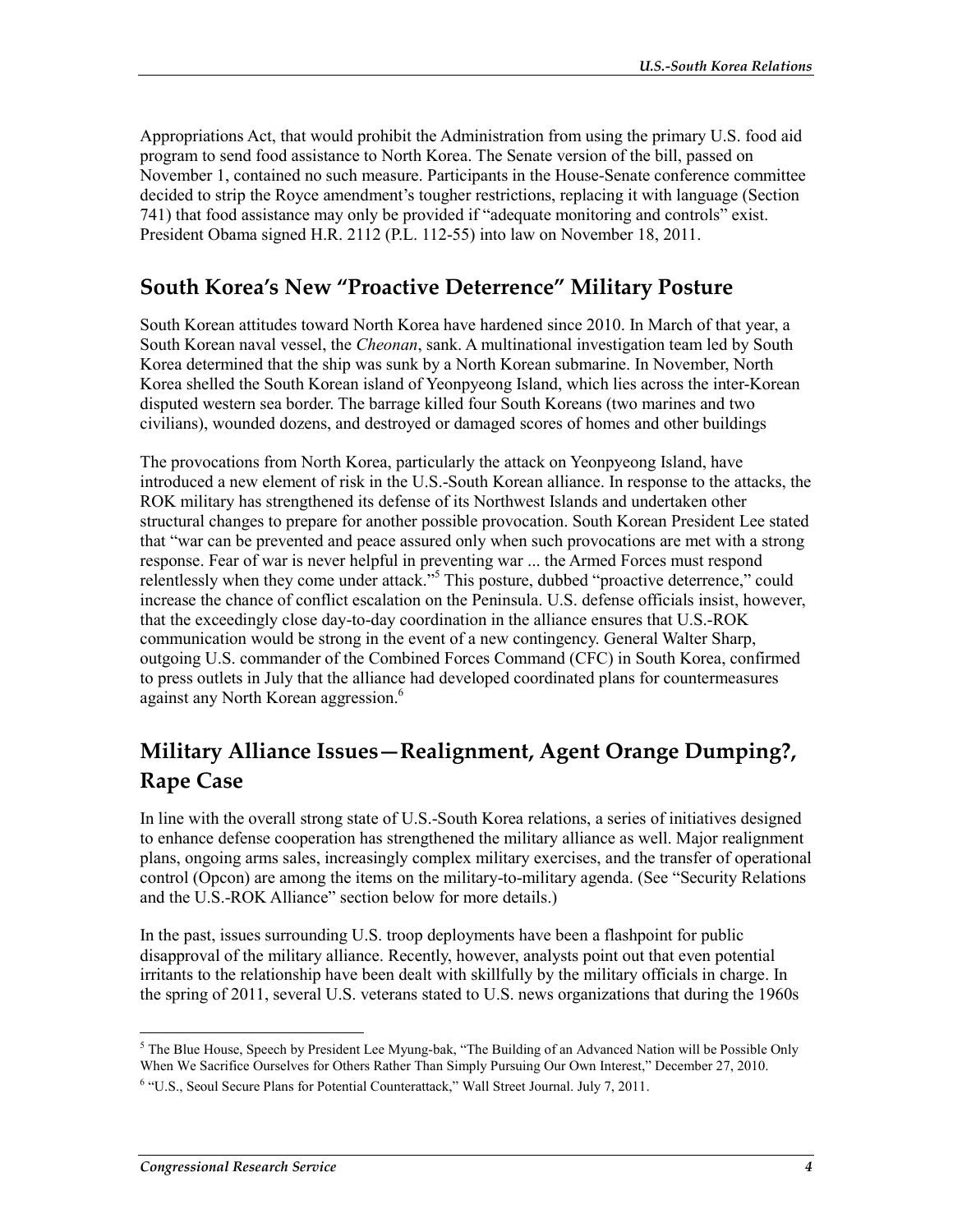and 1970s they been ordered to bury chemicals, including the defoliant "Agent Orange" dioxin, on U.S. military bases in South Korea. United States Forces Korea (USFK) and South Korea's Ministry of the Environment began investigating and testing samples at the sites, some of which are on land that has been returned to South Korea, to see if there are signs of contamination. In the weeks after the revelations, USFK officials won praise from across the South Korean political spectrum for their speed, transparency, and humbleness in responding. In late September 2011, a U.S. soldier was accused of raping an 18-year old girl near his unit. The U.S. government promised full cooperation with the investigation, several high-level U.S. officials quickly issued apologies and expressions of regret over the incident, and USFK agreed to hand over the suspect to Korean custody following the soldier's reported confession. In early November, the soldier was convicted and sentenced to 10 years in South Korean prison. Although both of these examples have drawn criticism and sparked renewed interest in revising the U.S.-ROK status of forces agreement (SOFA), it appears as though officials on both sides have worked together expeditiously to quell distrust of the U.S. military among the Korean public.<sup>7</sup>

In October 2011, Secretary of Defense Leon Panetta visited South Korea, in a visit at least partially designed to reassure South Korea and Japan of the strength of the U.S. security commitment amidst uncertainty over the size of possible cuts to the U.S. military budget. Among other items, Panetta reiterated the Obama Administration's commitment to maintain the current U.S. troop level in Korea.<sup>8</sup>

#### **Congressional Concern about U.S. Troop Deployments**

In 2011, some Members of Congress have raised strong concerns with existing plans to relocate U.S. bases in South Korea and "normalize" the tours of U.S. troops there, including longer stays with family members accompanying them. In May 2011, Senators Carl Levin, John McCain, and James Webb issued a statement that urged a reconsideration of the existing plans for U.S. military presence in the Asia Pacific, including the current agreements in South Korea. A Government Accountability Office (GAO) report requested by members of the Senate Appropriations Committee released in May 2011 concluded that the Department of Defense had not demonstrated a "business case" to justify the tour normalization initiative, nor considered alternatives.<sup>9</sup> In June 2011, the Senate Armed Services Committee passed amendments to the 2012 Defense Authorization bill (S. 1253) that, if adopted, would prevent the obligation of any funds for tour normalization until further reviews of the plan are considered and a complete plan is provided to Congress. Critics of the Senators' call to overhaul existing plans say that such changes could restrict U.S. military capabilities and readiness as well as jeopardize hard-fought agreements designed to make U.S. presence more politically sustainable in South Korea.<sup>10</sup>

TERT SOFAs establish the framework under which U.S. military personnel operate in a foreign country, addressing how the domestic laws of the foreign jurisdiction shall be applied toward U.S. personnel while in that country. For more, see CRS Report RL34531, *Status of Forces Agreement (SOFA): What Is It, and How Has It Been Utilized?*, by R. Chuck Mason.

<sup>8</sup> "Full Text of Joint Communique of ROK-U.S. Security Consultative Meeting," *Yonhap*, October 28, 2011.

<sup>9</sup> Report found at http://www.gao.gov/products/GAO-11-316.

<sup>10</sup> Bruce Klingner, "Proposed Re-Realignment for Northeast Asia Ignores Strategic Realities," *Heritage Foundation WebMemo #3262*, May 18, 2011.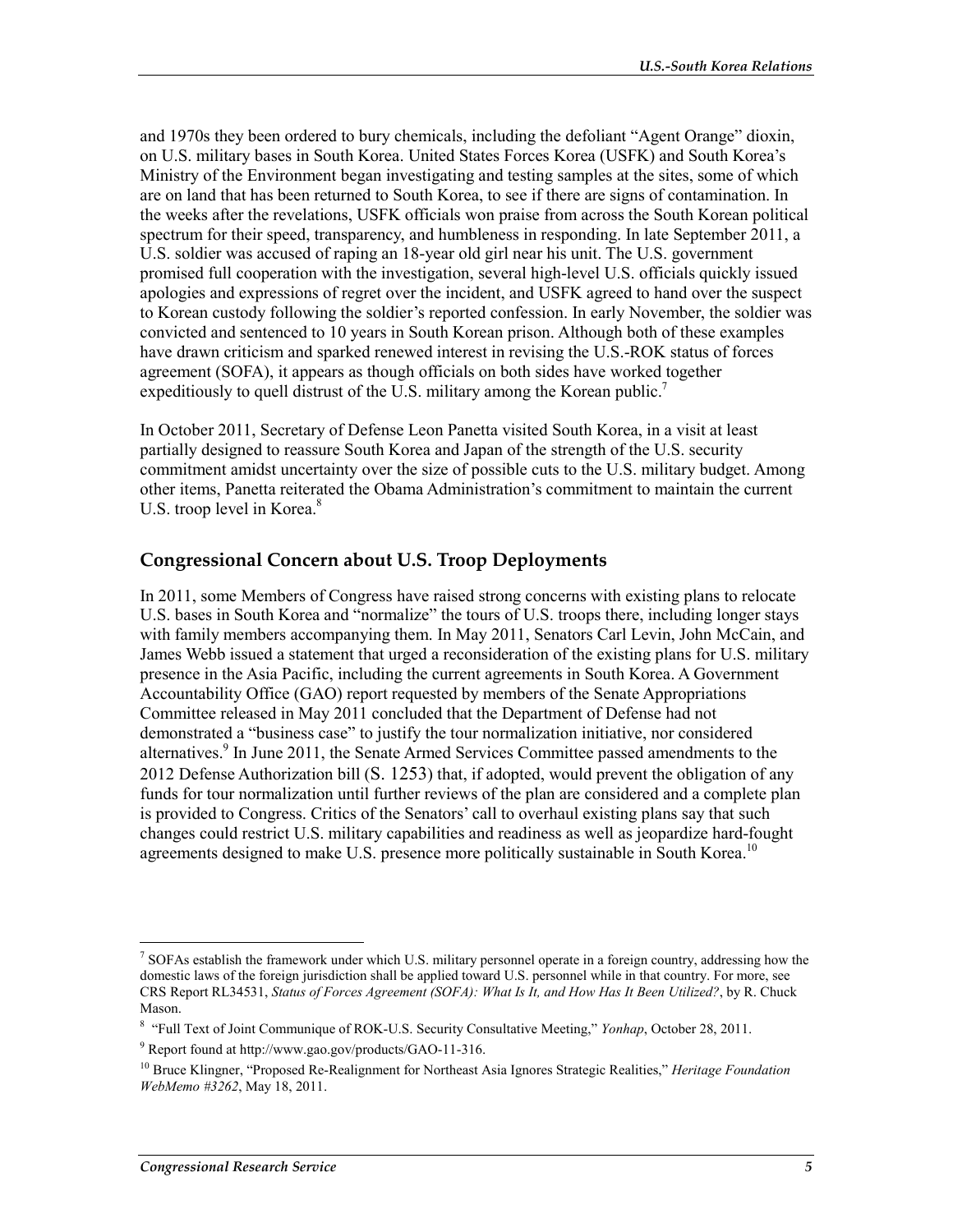## **President Lee's Influence Wanes; Progressive Forces Gain Momentum**

In April 2011, President Lee's ruling Grand National Party (GNP) lost three of four national-level by-elections for seats in the unicameral National Assembly. Many interpreted the results as a sign that the opposition Democratic Party (DP) may perform well in next year's elections for South Korea's National Assembly (scheduled for April 2012) and/or presidency (scheduled for December 2012). The DP generally has been critical of President Lee's and President Obama's tough policy toward North Korea. Its members tend to be more willing to question various aspects of the U.S.-South Korea alliance, and most opposed the Korea-U.S. Free Trade Agreement.

In reaction to the April 2011 election results, several GNP leaders resigned, and Lee replaced several members of his Cabinet. Many have observed that Lee's clout over the GNP has declined markedly due to the elections and his "lame duck" status.<sup>11</sup> A number of GNP members have declared their candidacy for the presidency. For months, the front-runner according to virtually all polls was an undeclared candidate, Ms. Park Geun-hye, whom Lee narrowly defeated in the GNP primary in 2007. The GNP continues to be divided between pro-Lee and pro-Park camps. Until the spring of 2011, the pro-Lee factions generally were ascendant.

In early July 2011, a new GNP leadership team was selected through a combination of GNP members' votes and a random telephone survey of South Korean citizens. Many analysts interpreted the results as further evidence of Lee's declining clout. The top two vote-getters including the new GNP chairman, Hong Chun-pyo—are seen as closely tied to Park Geun-hye. Three of the five members chosen for the leadership council are in their 40s, making the GNP's current leadership team one of the youngest in memory.

Lee's apparently diminished clout likely will make it difficult for him to undertake major new or controversial initiatives. Most major issues in U.S.-South Korean relations are likely to be insulated from Lee's political fortunes, for at least two reasons: (1) the institutional dominance of South Korea's presidency; and (2) the GNP's continued control over the National Assembly. The link between South Korean politics and U.S. interests could become more direct, however, if new sources of bilateral controversy flare up or if the "progressive" camp, led by the DP, should win a majority in the April 2012 National Assembly elections.

In a local election seen as an important bellwether, a left-of-center activist Park Won-Soon defeated the ruling Grand National Party's candidate, Na Kyung-won, in the October 2011 race for the Seoul mayoralty. The vote was significant for a number of reasons. First, because Seoul contains around 20% of the country's eligible voters, city-wide elections gain national import. Before winning the presidency in 2007, Lee Myung-bak served as mayor of Seoul. Second, Park's victory represented the GNP's second major defeat in six months, giving added momentum for progressive forces and the opposition Democratic Party. Third, Park's victory showed the GNP's continued problems attracting younger urban voters. According to some election polls, around 70% of voters in their 20s, 30s, and 40s supported Park. Fourth, Park in some ways represents a rejection of established politics. Park won despite having no previous formal involvement in politics or government. Not only did he defeat the well-known Na, but in the

<sup>&</sup>lt;u>.</u> <sup>11</sup> Lee is in year four of his five year term. By law, South Korean presidents cannot run for re-election.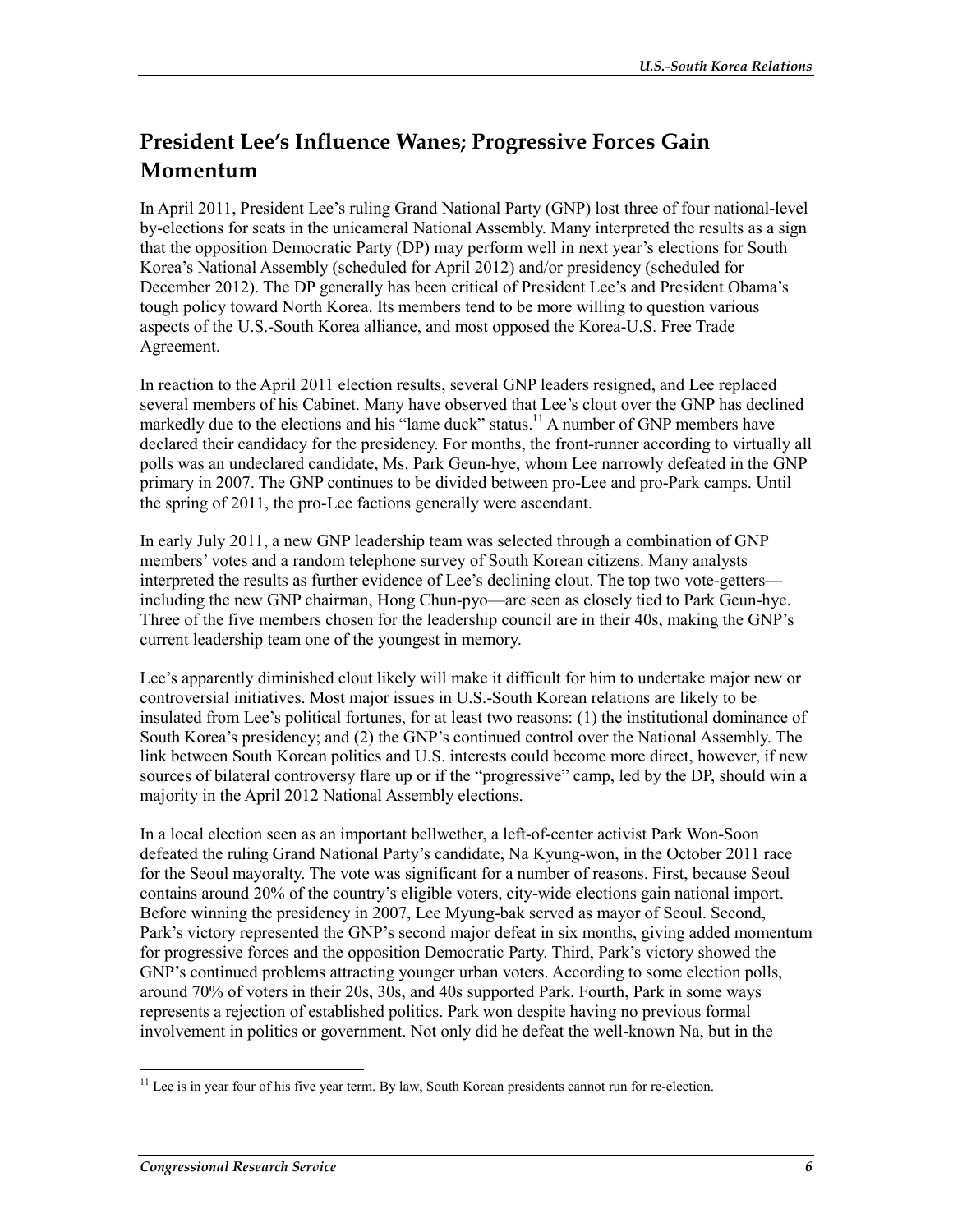weeks before the election, he also defeated the preferred candidate of South Korea's opposition party, the Democratic Party (DP). The DP then backed Park against Na.

Park's poll numbers surged when, days before the vote, popular software entrepreneur Ahn Chol-Su endorsed his candidacy. In the fall of 2011, Ahn's favorable ratings pulled even or ahead of Park Geun-hye in opinion polls of possible presidential candidates. Ahn had publicly flirted with the idea of running in the Seoul mayoral election as a progressive candidate.

### **South Korea's Pyeongchang Chosen to Host 2018 Winter Olympics**

In a sign of South Korea's continued emergence as a global player, International Olympic Committee (IOC) delegates in early July 2011 voted overwhelmingly to award the 2018 Olympics to Pyeongchang, a city of 40,000 located about 110 miles east of Seoul. Pyeongchang had lost in the final round of two previous bids, in 2003 (for the 2010 Games, which were awarded to Vancouver) and in 2007 (for the 2014 Games, which will be held in Sochi, Russia). South Korea's bids at the time were criticized for the lack of world-class facilities in Pyeongchang. In response, the South Korean government and various companies cooperated to spend billions of dollars in new facilities and infrastructure in and around the city. According to one report, between 2011 and 2018 the government plans to spend roughly 20 trillion won (approximately \$19 billion), including around \$3 billion for a high-speed rail connection to  $\mathrm{Seoul.}^{12}$ 

In its two previous Winter Games bids, South Korea's proposals reportedly emphasized the Olympics' potential to help ease tensions between North and South Korea. In contrast, the 2018 bid—under the slogan of "New Horizons"—stressed Pyeongchang's ambitions to become a new regional winter sports center. After the result was announced, IOC President Jacques Rogge said that among the reasons for Pyeongchang's selection were that the bid "enjoys massive support from the government and the public," and that "the South Korean project will leave a tremendous legacy as  $\dots$  a new winter sports hub in Asia."<sup>13</sup>

## **Overview**

While the U.S.-South Korea relationship is highly complex and multifaceted, five factors arguably drive the scope and state of U.S.-South Korea relations:

- the challenges posed by North Korea, particularly its weapons of mass destruction programs and perceptions in Washington and Seoul of whether the Kim regime poses a threat, through its belligerence and/or the risk of its collapse;
- the growing desire of South Korean leaders to use the country's middle power status to play a larger regional and, more recently, global role;

<sup>1</sup>  $12$  In-Soo Nam, "Get Ready For The Olympic Spendathon," The Wall Street Journal, Korea Real Time blog, July 7, 2011, 5:38 PM KST.

<sup>&</sup>lt;sup>13</sup> International Olympic Committee Press Release, "IOC Elects PyeongChang as the Host City of 2018 Olympic Winter Games," July 6, 2011.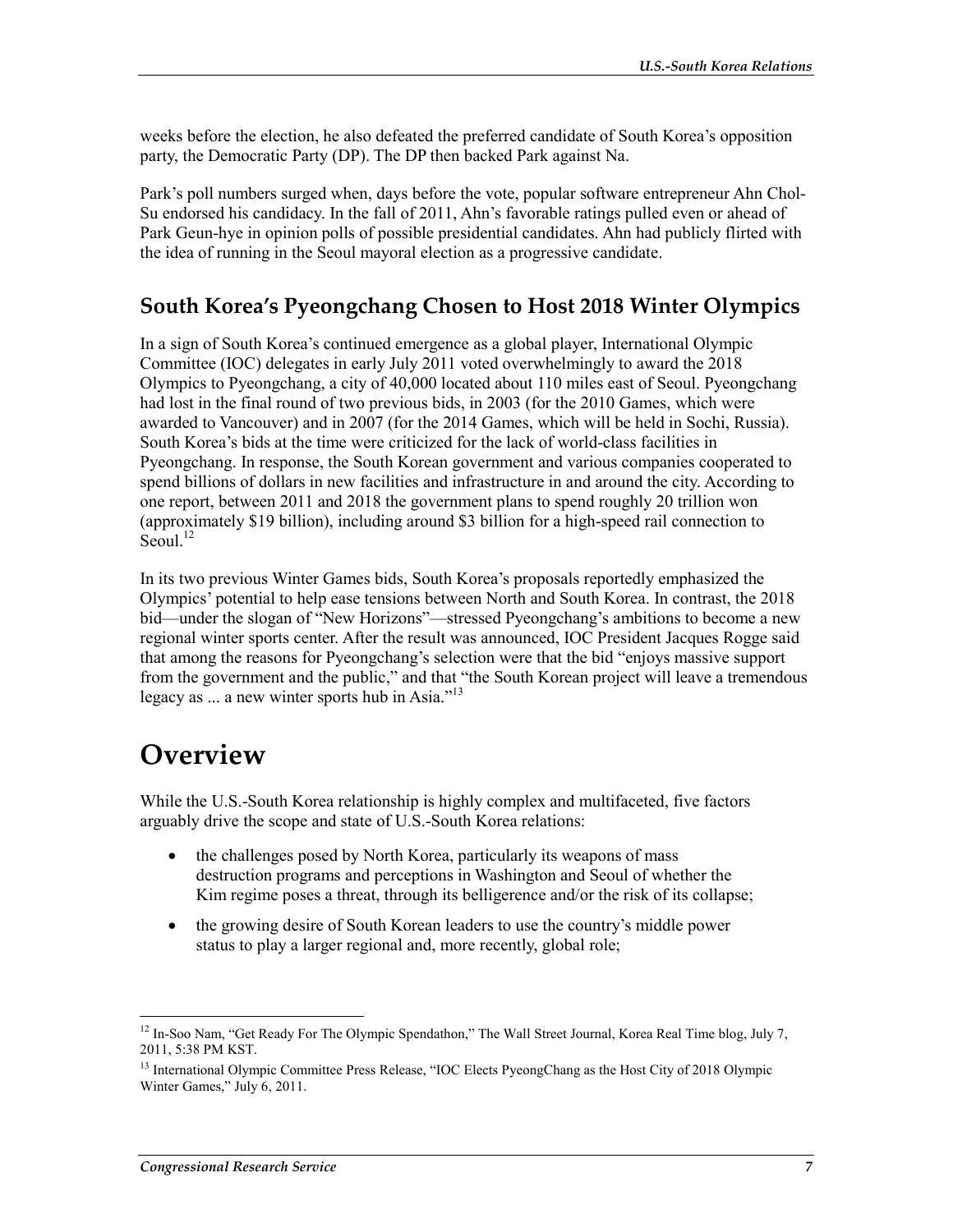- increasingly, China's rising influence in Northeast Asia, which has become an integral consideration in many aspects of U.S.-South Korea strategic and (to a lesser extent) economic policymaking;
- South Korea's transformation into one of the world's leading economies—with a very strong export-oriented industrial base—which has led to an expansion of trade disputes and helped drive the two countries' decision to sign a free trade agreement; and
- South Korea's continued democratization, which has raised the importance of public opinion in Seoul's foreign policy.

Additionally, while people-to-people ties generally do not directly affect matters of "high" politics in bilateral relations, the presence of over 1.2 million Korean Americans and the hundreds of thousands of trips taken annually between the two countries has helped cement the two countries together.<sup>14</sup>

<sup>&</sup>lt;sup>14</sup> For an estimate of the number of ethnic Koreans in the United States, see U.S. Census Bureau, "The Asian Population: 2000," Census Brief C2KBR/01-16, February 2002, Table 4.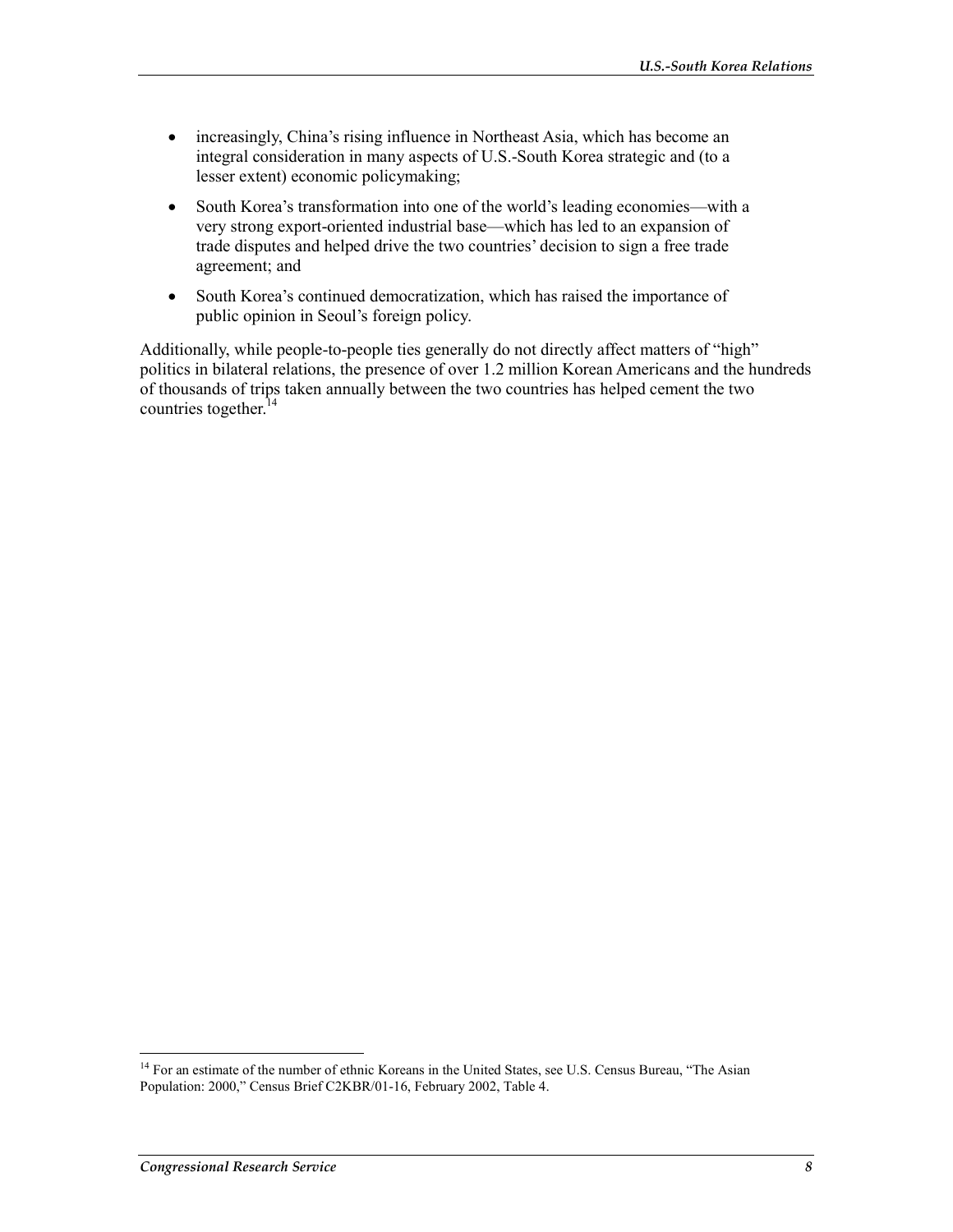

**Figure 1. Map of the Korean Peninsula** 

**Source:** Prepared by CRS based on ESRI Data and Maps 9.3.1; IHS World Data.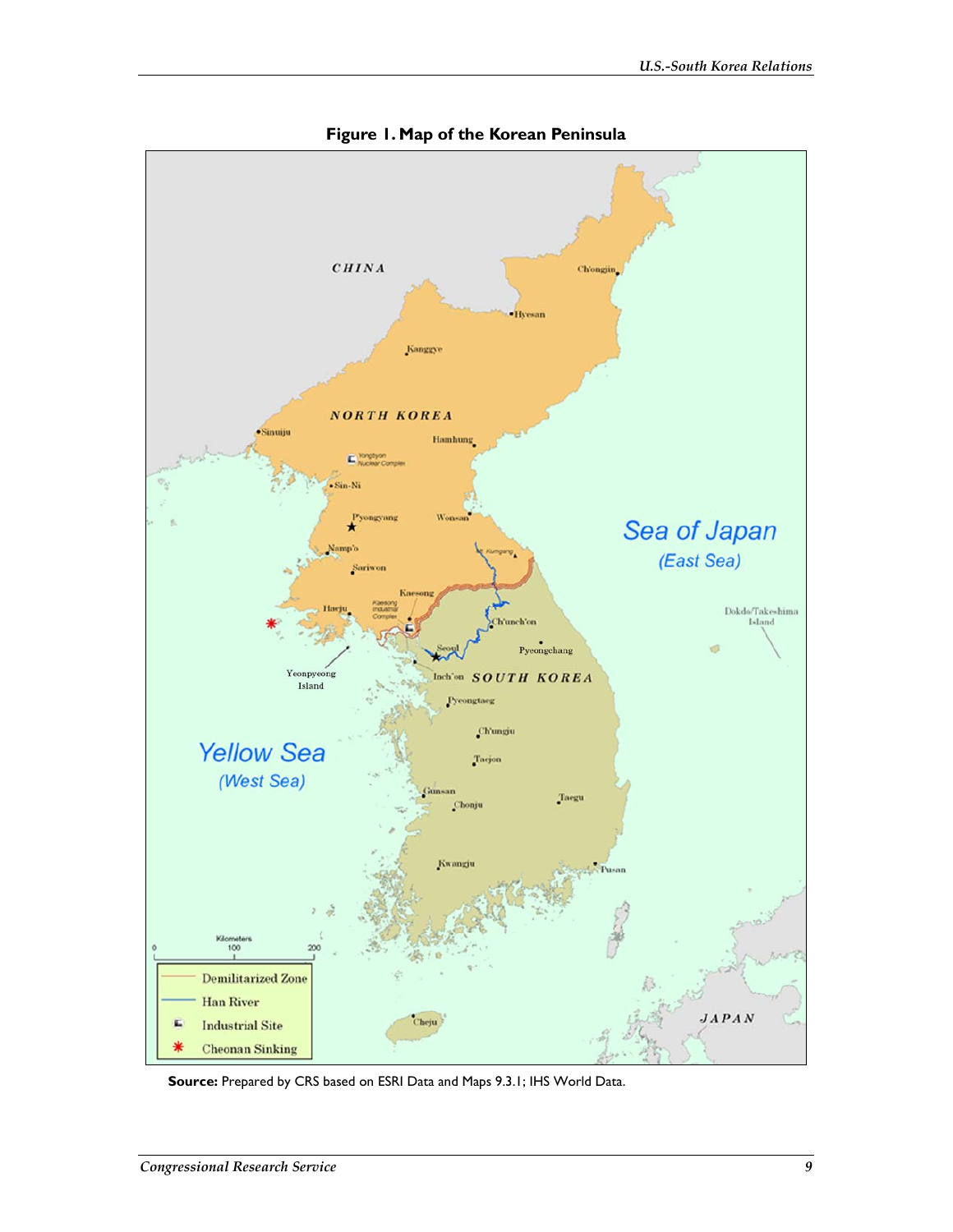Since late 2008, relations between the United States and South Korea have been arguably at their best state in nearly a decade, if not ever. Coordination over North Korea policy has been particularly close, with one high-level official in late 2009 describing the two countries as being "not just on the same page, but on the same paragraph."<sup>15</sup> At a summit in June 2009, the two parties signed a "Joint Vision" statement that foresees the transformation of the alliance's purpose from one of primarily defending against a North Korean attack to a regional and even global alliance, in which Washington and Seoul cooperate on a myriad of issues, including climate change, energy security, terrorism, economic development, and human rights promotion, as well as peacekeeping and the stabilization of post-conflict situations. Reflecting this evolution, in a June 2010 meeting with President Lee, President Obama referred to the alliance as "the lynchpin" for security in the Pacific region. This statement stirred some degree of anxiety in Tokyo; Japan has traditionally considered itself to be the most significant U.S. partner in the region.

Much of this closeness is due to the policies of President Lee, including his determination after assuming office to improve Seoul's relations with Washington. However, it is unclear how much domestic support exists for some of President Lee's policies. On North Korea, for instance, the United States and South Korea often have different priorities, with many if not most South Koreans generally putting more emphasis on regional stability than on deterring nuclear proliferation, the top U.S. priority. Currently, these differences have been masked by North Korea's general belligerence since early 2009 and to a large extent negated by President Lee's consistent stance that progress on the nuclear issue is a prerequisite for improvements in many areas of North-South relations. Also, President Lee's enthusiastic support for expanding the role of the U.S.-ROK alliance beyond the Korean Peninsula has come under domestic criticism.

Moreover, while large majorities of South Koreans say they value the U.S.-ROK alliance, many South Koreans are resentful of U.S. influence and chafe when they feel their leaders offer too many concessions to the United States. This is particularly the case among Korea's left-of-center, or "progressive" groups, who bitterly oppose much of President Lee's policy agenda and his governing style.

Thus, it is unclear how sustainable the current bilateral intimacy is likely to be, particularly beyond 2011. South Korea's legislative and presidential elections in 2012 could erode some of the momentum established under Lee. Bilateral coordination will be particularly tested if South Korea's progressives retake the presidential office (called the Blue House) and/or the National Assembly.

## **Historical Background**

The United States and South Korea have been allies since the United States intervened on the Korean Peninsula in 1950 and fought to repel a North Korean takeover of South Korea. Over 33,000 U.S. troops were killed and over 100,000 were wounded during the three-year conflict. On October 1, 1953, a little more than two months after the parties to the conflict signed an armistice agreement, the United States and South Korea signed a Mutual Defense Treaty, which provides that if either party is attacked by a third country, the other party will act to meet the common danger. The United States maintains about 28,500 troops in the ROK to supplement the 650,000 strong South Korean armed forces. South Korea deployed troops to support the U.S.-led military

<sup>&</sup>lt;u>.</u> <sup>15</sup> December 2009 interview.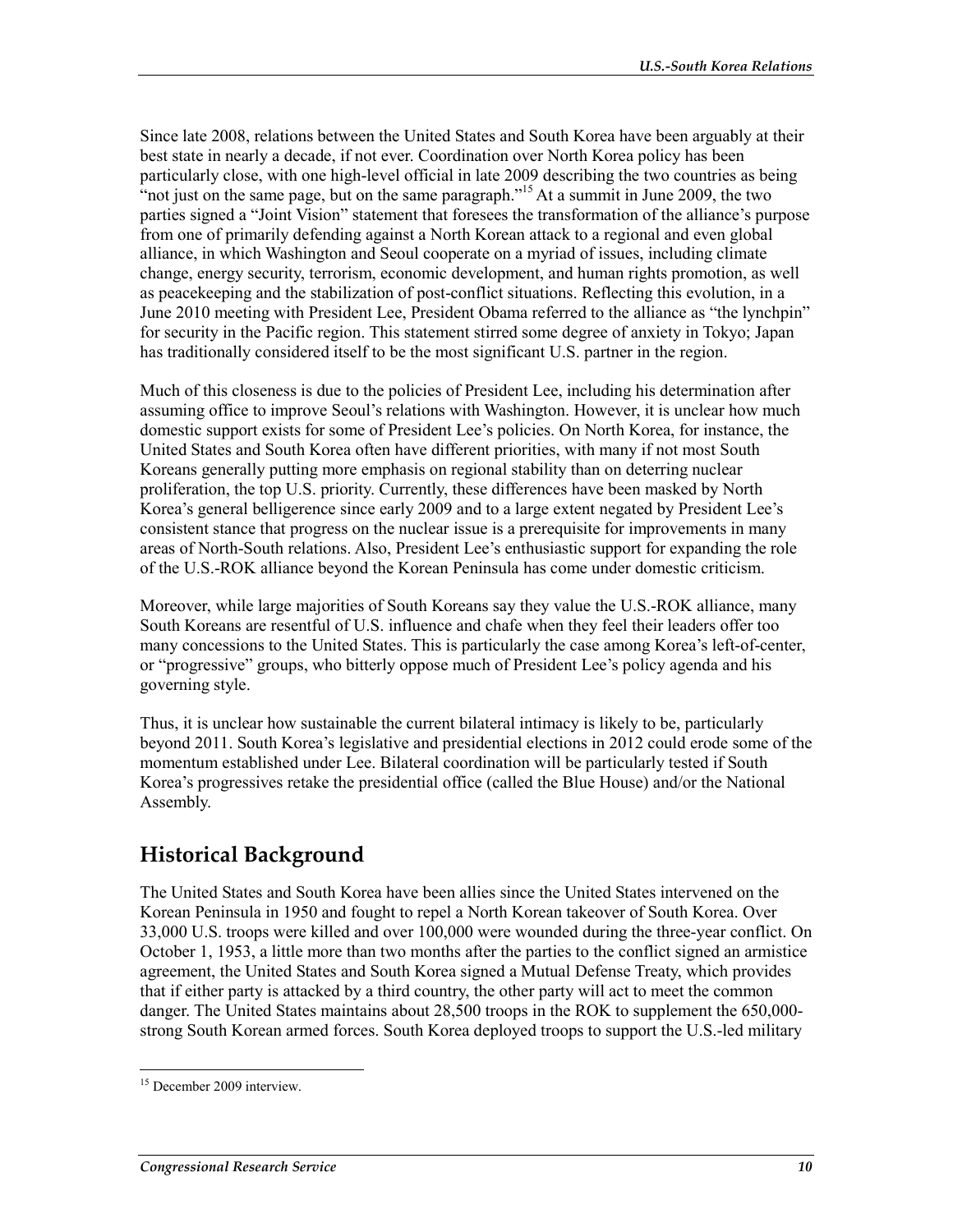campaign in Vietnam. South Korea subsequently has assisted U.S. deployments in other conflicts, most recently by deploying over 3,000 troops to play a non-combat role in Iraq and over 300 noncombat troops to Afghanistan.

Beginning in the 1960s, rapid economic growth propelled South Korea into the ranks of the world's largest industrialized countries. For over a decade, South Korea has been one of the United States' largest trading partners. Economic growth also has helped transform the ROK into a mid-level regional power that can influence U.S. policy in Northeast Asia, particularly the United States' approach toward North Korea.

## **North Korea in U.S.-ROK relations**

## **Policy Coordination**

Dealing with North Korea is the dominant strategic element of the U.S.-South Korean relationship. Since breakdown of the Six-Party Talks in late 2008 and North Korea's second nuclear test in May 2009, coordination over North Korea policy has been remarkably close. South Korea's growing economic, diplomatic, and military power has given Seoul a much more direct and prominent role in Washington's planning and thinking about how to deal with Pyongyang. One indicator of South Korea's centrality to diplomacy over North Korea is that no successful round of the Six-Party nuclear talks has taken place when inter-Korean relations have been poor.

For much of the 2000s, policy coordination between the United States and South Korea was difficult, sometimes extremely so, because the countries' policies toward Pyongyang were often out-of-synch, and at times and in many ways contradictory. Presidents Kim Dae-jung (1998- 2003) and Roh Moo-hyun (2003-2008) pursued a "sunshine policy" of largely unconditional engagement with North Korea that clashed with the harder policy line pursued by the Bush Administration until late 2006. President Roh, who was elected in part because of his embrace of massive anti-American protests that ensued after a U.S. military vehicle killed two Korean schoolgirls in 2002, also alarmed U.S. policymakers by speaking of a desire that South Korea should play a "balancing" role among China, the United States, and Japan in Northeast Asia. Despite this, under Roh's tenure, South Korea deployed over 3,000 non-combat troops to Iraq the third-largest contingent in the international coalition—and the two sides initiated and signed the KORUS FTA. Although relations between the two capitals improved dramatically after President Lee Myung-bak's 2008 inauguration, his tougher stance toward North Korea was not always aligned with the late Bush Administration's push for a nuclear deal with North Korea.

### **Coordination over the** *Cheonan* **Sinking**

The two Administrations' closeness has been both confirmed and cemented by their coordinated reaction to the March 2010 sinking of a South Korean naval vessel, the *Cheonan*. Forty-six South Korean sailors died in the incident. A multinational investigation team led by South Korea determined that the ship was sunk by a North Korean submarine.<sup>16</sup> In the wake of the sinking,

<sup>16</sup> The cause of the *Cheonan's* sinking has become highly controversial in South Korea. While most conservatives believe that North Korea was responsible for explosion, many who lean to the left have criticized the investigation team as biased or argue that its methodology was flawed. Alternative theories for the sinking have been swirling on the (continued...)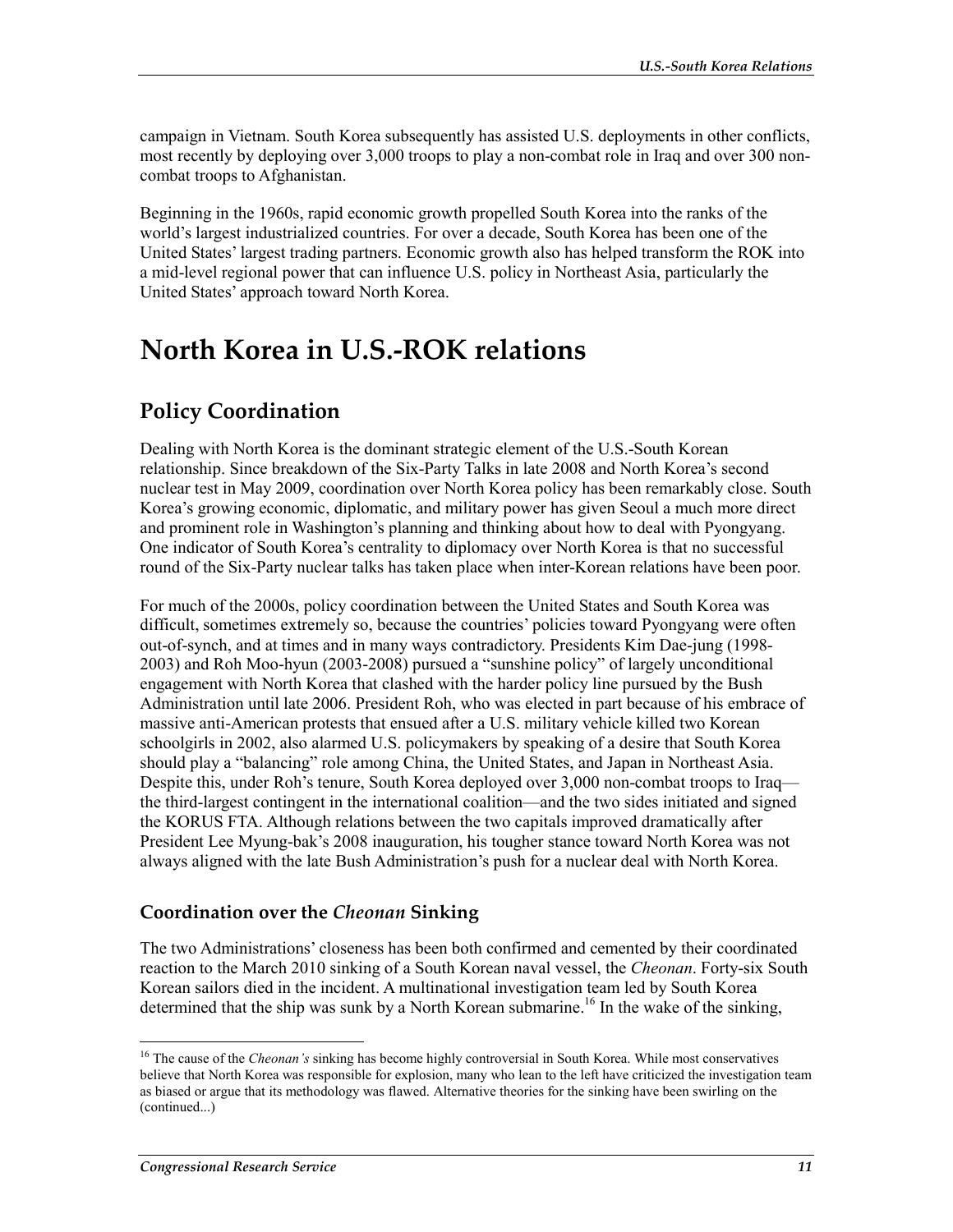U.S.-South Korean cooperation was underscored by a series of military exercises in the waters surrounding the peninsula, as well as symbolic gestures such as the joint visit of Secretary of State Clinton and Secretary of Defense Gates to the Demilitarized Zone (DMZ). During the visit, a new set of unilateral U.S. sanctions targeting North Korea were announced.<sup>17</sup>

#### **New Revelations of North Korea's Uranium Enrichment Capabilities18**

In November 2010, the relative quietude in North Korea's relations with South Korea and the United States that had predominated in the months after the *Cheonan* sinking was shattered by two events. First, North Korea showed Dr. Siegfried Hecker, the former head of the U.S. Los Alamos National Laboratory, a new "ultra-modern" uranium enrichment facility with 2,000 centrifuges that the North Koreans said is producing low enriched uranium destined for fuel for a new light-water nuclear reactor that is under construction. The revelation confirmed longstanding fears that North Korea has been developing an alternative, uranium-based nuclear program to complement or replace its existing plutonium-based facilities. Although Dr. Hecker has said that the centrifuge plant and the new reactor appear to be designed primarily for civilian nuclear power, the uranium facilities could also be used to produce fissile material suitable for nuclear weapons.<sup>19</sup>

#### **North Korea's Artillery Attack Against South Korea**

Second, on November 23, only days after the uranium revelations, North Korean artillery units fired over 150 shells onto and around Yeonpyeong Island, across the North-South disputed western sea boundary.<sup>20</sup> North Korea claimed that the South Korean military had fired first, during routine U.S.-ROK exercises in the area. According to one report, about half the North Korean shells hit the island. The barrage killed four South Koreans (two marines and two civilians), wounded dozens, and destroyed or damaged scores of homes and other buildings.<sup>21</sup> It was North Korea's first direct artillery attack on ROK territory since the 1950-1953 Korean War.

<sup>(...</sup>continued)

Korean blogosphere. Additionally, polls indicate many if not most Koreans believe the Lee government attempted to exploit the incident during local elections held across the nation in early June. Though Lee's conservative Grand National Party suffered notable losses, polls indicate that local issues, rather than North Korea policy, were more significant factors determining voting behavior.

<sup>&</sup>lt;sup>17</sup> For more information, see CRS Report R41438, *North Korea: Legislative Basis for U.S. Economic Sanctions*, by Dianne E. Rennack.

<sup>&</sup>lt;sup>18</sup> For more on North Korea's suspected nuclear capabilities and the diplomacy surrounding them, see CRS Report RL34256, *North Korea's Nuclear Weapons: Technical Issues*, by Mary Beth Nikitin, and CRS Report R41259, *North Korea: U.S. Relations, Nuclear Diplomacy, and Internal Situation*, by Emma Chanlett-Avery.

<sup>&</sup>lt;sup>19</sup> Siegfried S. Hecker, "A Return Trip to North Korea's Yongbyon Nuclear Complex," Center for International Security and Cooperation, Stanford University, November 20, 2010.

<sup>&</sup>lt;sup>20</sup> This "Northern Limit Line" (NLL) was drawn in 1953 by the United Nations Command in South Korea because the Korean War armistice signed earlier that year did not establish a maritime boundary between the two Koreas. North Korea first protested the NLL's legitimacy in 1953, and since that time has periodically issued rhetorical challenges against the line. North Korea ships, including some naval vessels, also have occasionally crossed the line, sparking inter-Korean naval clashes in 1999, 2002, and 2009.

<sup>&</sup>lt;sup>21</sup> Stratfor.com, "Satellite Imagery: Tactical Details of the Korean Artillery Exchange," November 30, 2010.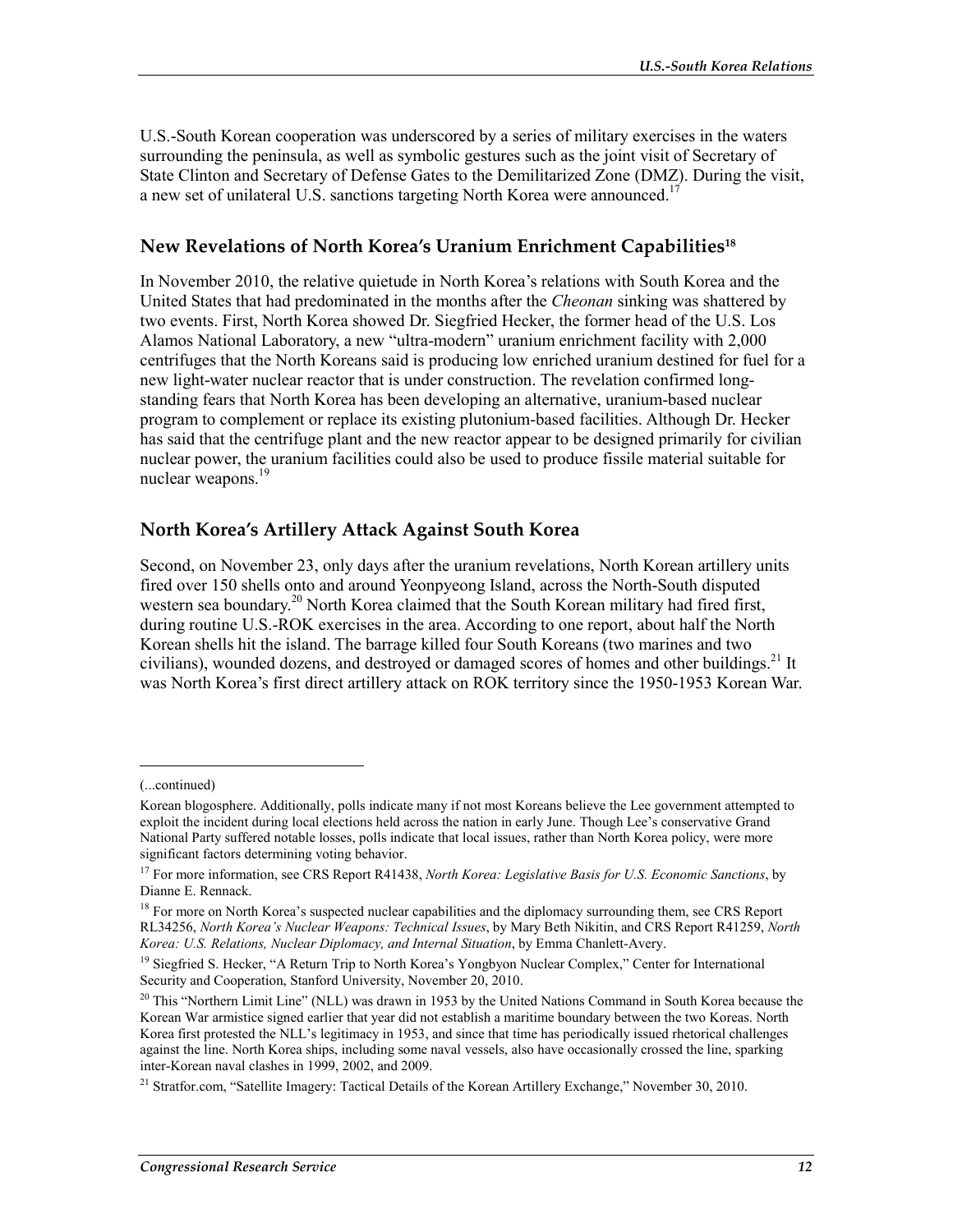South Korea responded by shooting 80 shells at North Korea. An official North Korean media outlet later said that the South Korean civilian deaths were "regrettable."<sup>22</sup>

The attacks prompted a number of responses:

- South Korea and the United States held large-scale naval exercises in the Yellow Sea area with the USS *George Washington* aircraft carrier strike group. In the months immediately after the *Cheonan* sinking, the U.S. and South Korea had refrained from staging exercises in the Yellow Sea area, after China had warned of its sensitivity to military activities there.
- In a nationally televised speech, Lee announced that South Korea would no longer hold back on retaliating for North Korean provocations. President Lee and the South Korean military have come under strong domestic criticism for what was widely perceived as faulty military preparation and a delayed counterattack, prompting the defense minister to resign. His successor stated that if attacked in the future, South Korea would consider using its air force to strike back in North Korean territory. $23$
- China, after consulting widely among the other negotiating parties, proposed a meeting of participants in the Six-Party Talks to stabilize the situation. South Korea, the United States, and Japan rejected such a move, saying that it would only reward North Korea's attack and was premature without signs that North Korea would change its behavior.
- Instead, the three countries stepped up trilateral cooperation and called on China to do more to pressure North Korea. Secretary of State Clinton met in Washington, DC, with the South Korean and Japanese foreign ministers, where the three condemned North Korea's attack, affirmed their solidarity in dealing with North Korea, and discussed cooperation on a range of regional and global issues. Relatedly, for the first time, South Korea sent military observers to a U.S. and Japanese joint military exercise.<sup>24</sup>

## **Inter-Korean Relations**

Relations between the two Koreas have deteriorated markedly since Lee's February 2008 inauguration. After 10 years of Seoul's "sunshine" policy of largely unconditioned reconciliation with North Korea, the Lee government entered office insisting on more reciprocity from and

<sup>&</sup>lt;sup>22</sup> "DPRK KPA Supreme Command's Communique on Artillery Gunfire Along Inter-Korean Border," Pyongyang Korean Central Broadcasting Station in Korean, November 23, 2010, translated by Open Source Center KPP20101123106004; "DPRK Commentary Says 23 Nov Clash Due to US, Civilian Casualties 'Very Regrettable'," Korean Central News Agency, November 27, 2010.

<sup>&</sup>lt;sup>23</sup> "Full Text' of ROK President Lee's 29 November 'Address to the Nation," *Yonhap*, November 29, 2010. Lee said that for decades, South Korea had "tolerated provocations by the North time and again.… South Korea nonetheless endured these continual provocations because we entertained a slight hope that the North would change course someday.... At long last, we came to a realization that ... that prolonged endurance and tolerance will spawn nothing but more serious provocations. If the North commits any additional provocations against the South, we will make sure that it pays a dear price without fail."

<sup>&</sup>lt;sup>24</sup> See, for instance, State Department Press Release, "Trilateral Statement Japan, Republic of Korea, and the United States," December 6, 2010.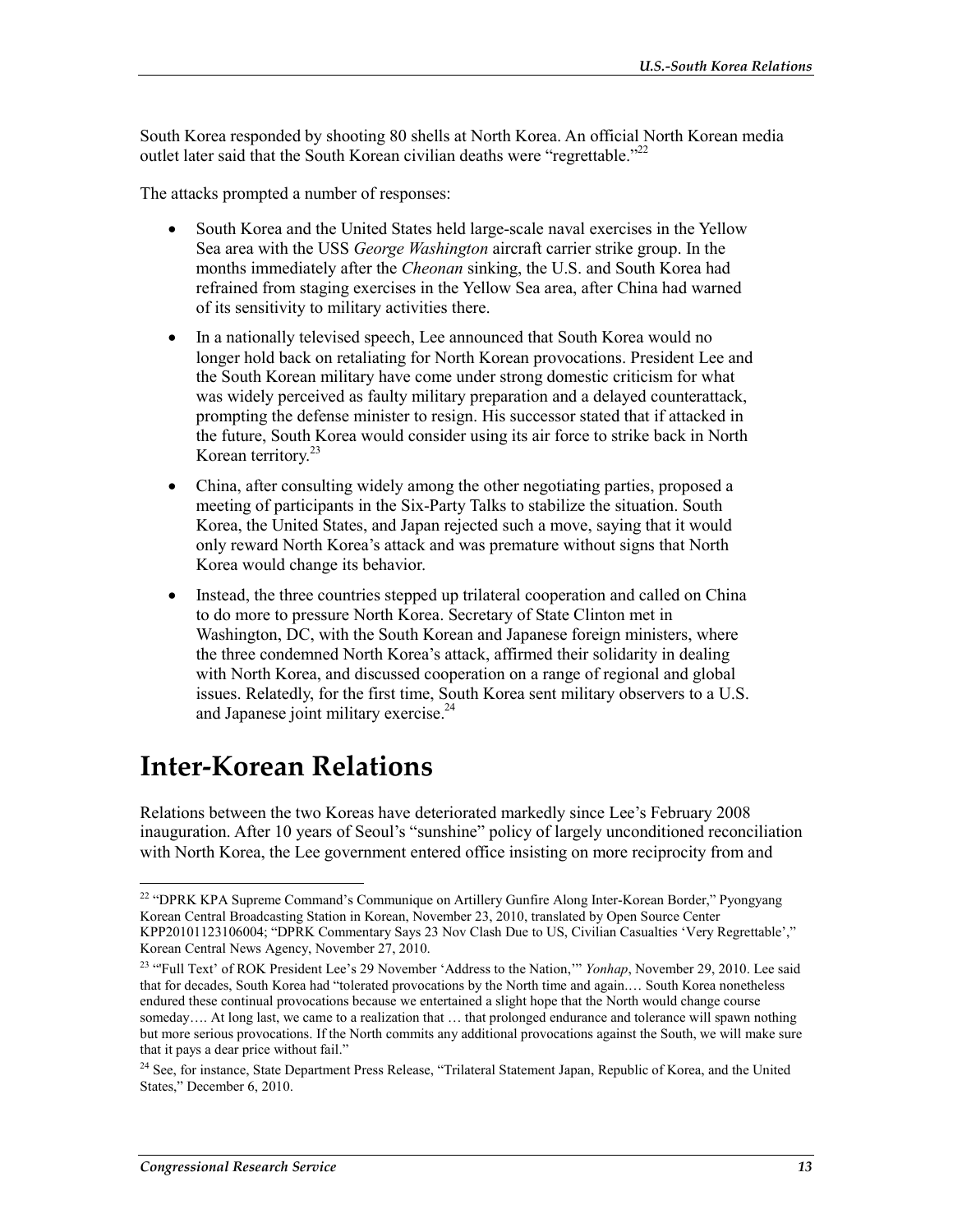conditionality toward Pyongyang. Most importantly, the Lee government announced that it would review the initiation of new large-scale inter-Korean projects agreed to before Lee took office, and that implementation would be linked to progress in denuclearizing North Korea. In another reversal of his predecessors' policies, Lee's government has been openly critical of human rights conditions in North Korea. His administration also offered to continue humanitarian assistance provided North Korea first requests such aid—and indicated that existing inter-Korean projects would be continued.

MB interview (WSJ Korea Real Time blog, October 31, 2011, 5:18 PM KST In Conversation With Lee Myung-bak):

#### *Q: As you go into your final year in office, do you feel any pressure to show progress in improving inter-Korean relations?*

A: I'm approaching inter-Korean issues with a principle. We're presenting them with ways of genuine rapprochement and cooperation between the two Koreas. I don't intend to approach North Korea issues out of any political motives. We're consistently saying that we're open to talks with North Korea. We're open to economic cooperation with North Korea as long as the North gives up its nuclear ambitions. We are not alone in this effort. Members of the six-party talks are also making efforts in that regard. I wish North Korea would make strategic decisions to bring peace on the Korean Peninsula.

North Korea reacted to Lee's overall approach by unleashing a wave of invective against Lee and adopting a more hostile stance toward official inter-Korean activities. Inter-Korean relations have steadily worsened since then, to the point that by September 2010, nearly all of the inter-Korean meetings, hotlines, tours, exchanges, and other programs that had been established during the "sunshine" period have been suspended or severely curtailed.<sup>25</sup> Whether it is a coincidence or a cause, since Lee's inauguration North Korea has behaved more provocatively, with each provocation leading South Korea to take a harder line, which in turn has led North Korea to  $respond.<sup>26</sup>$ 

The most dramatic playing out of this dynamic occurred in the spring of 2010. In response to the sinking of the *Cheonan*, South Korea curtailed nearly all forms of North-South interaction, including all business transactions except for those associated with the inter-Korean industrial park in the North Korean city of Kaesong. Despite periodic restrictions, the Kaesong Complex continues to operate and has expanded slightly under Lee.<sup>27</sup>

<sup>&</sup>lt;sup>25</sup> Some figures quantify the downturn in relations from 2007 to 2008: official bilateral dialogues were down from 55 in 2007 to 6 in 2008; South Korea's governmental humanitarian assistance declined from 3.5 million *won* (\$215 million) to 0.4 million *won* (\$25 million); and government-run reunions of family members fell from over 3,600 to zero. After years of double-digit growth, inter-Korean trade registered a mere 1.2% increase from 2007 to 2008. Figures are from Ministry of Unification, "Inter-Korean Relations in 2008," February 2009. North-South Korean trade was just over \$1.8 billion in 2008.

<sup>&</sup>lt;sup>26</sup> Four actions by North Korea have had a particularly dramatic impact on South Korea's policy toward the North: the refusal to allow an independent South Korean investigation into the July 2008 fatal shooting of a South Korean tourist by a North Korean soldier at the Mt. Kumgang resort in North Korea, a nuclear test in May 2009, periodically placing greater restrictions on the inter-Korean industrial complex at Kaesong, and the sinking of the *Cheonan*.

<sup>27</sup> For more, see CRS Report RL34093, *The Kaesong North-South Korean Industrial Complex*, by Mark E. Manyin and Dick K. Nanto.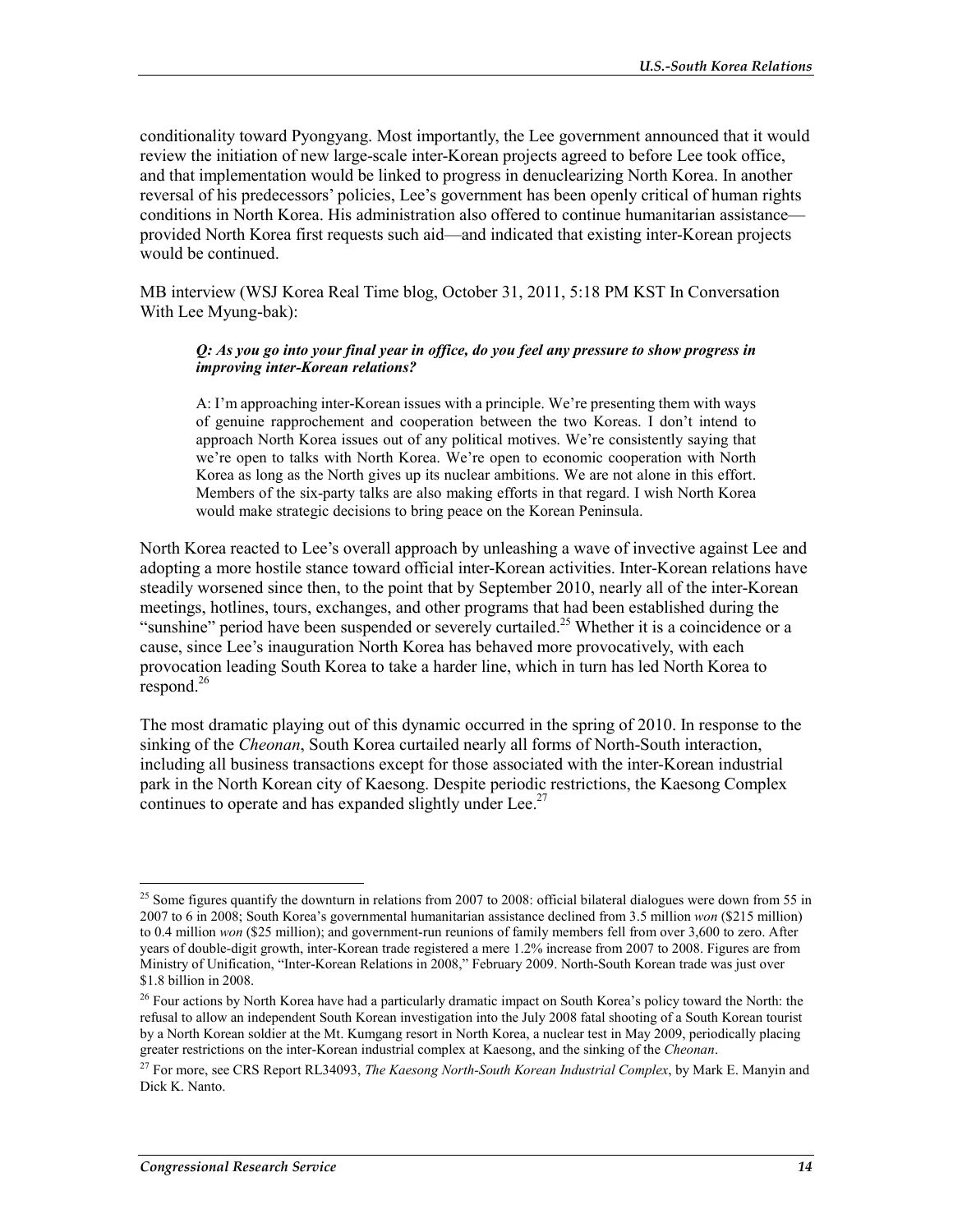In August 2010 Lee publicly floated the idea of creating a "reunification tax" that would help prepare South Korea for a future reuniting of the two Koreas. Previously, a loose consensus had prevailed in South Korea against openly discussing and planning for reunification in the short or medium term, because of fears of provoking Pyongyang and of the fiscal costs of absorbing the impoverished North. While few South Koreans advocate for actively trying to topple the Kim regime, the reunification tax proposal indicates how the *Cheonan* sinking has led many in the Lee government to view North Korea as more much more of an immediate danger than previously thought.

Polls of South Korean attitudes show widespread and increasing anger toward and concern about North Korea. Opinion toward North Korea hardened after the shelling of Yeonpyeong Island, with fewer Koreans expressing support for a return to the largely unconditional engagement with North Korea that occurred during the "sunshine policy" era. However, polls also show continued ambivalence toward Lee's approach and a desire among many, if not most, South Koreans for their government to show more flexibility toward Pyongyang.

In July 2009, South Korea began circulating to other governments and key private sector groups a proposal for a \$40 billion multilateral aid fund and development strategy that would help North Korea if Pyongyang denuclearized. According to the details provided by various media outlets, the proposal appears to be a continuation of Lee's "3,000 Policy" pledge during the 2007 presidential campaign to help raise North Korea's per capita income to \$3,000 over the next 10 years.28 The proposal also appears to complement the "comprehensive" package the Obama Administration has indicated could be forthcoming if North Korea took positive steps on the nuclear front.

## **South Korea's Regional Relations**

Looking at their surrounding neighborhood, South Koreans sometimes refer to themselves as a "shrimp among whales." South Korea's relations with China and Japan, especially the latter, are fraught with ambivalence, combining interdependence and rivalry. Despite these difficulties, trilateral cooperation among the three capitals has increased over the past decade, particularly in the aftermath of the 2008 global financial crisis. Since 2008, leaders of the three countries have met annually in standalone summits and in 2010 agreed to undertake an official study of a trilateral FTA and to establish a secretariat in Seoul.<sup>29</sup>

## **Growing South Korea-Japan Cooperation**

A cooperative relationship between South Korea and Japan, both U.S. treaty allies, and among the three countries is in U.S. interests because it arguably enhances regional stability, helps coordination over North Korea policy, and boosts each country's ability to deal with the strategic challenges posed by China's rise. However, despite increased cooperation, closeness, and interdependence between the South Korean and Japanese governments, people, and businesses

<sup>1</sup> 28 Christian Oliver, "Seoul Plans \$40bn Aid Fund for N Korea," *Financial Times*, July 20, 2009. North Korea's 2009 per capita income was \$1,900, according to the CIA *World Factbook*.

 $29$  From 1999-2007, trilateral summits were only held on the sidelines of the Association of Southeast Asian Nations' "Plus Three" summit (which included the 10 ASEAN countries plus China, Japan, and South Korea).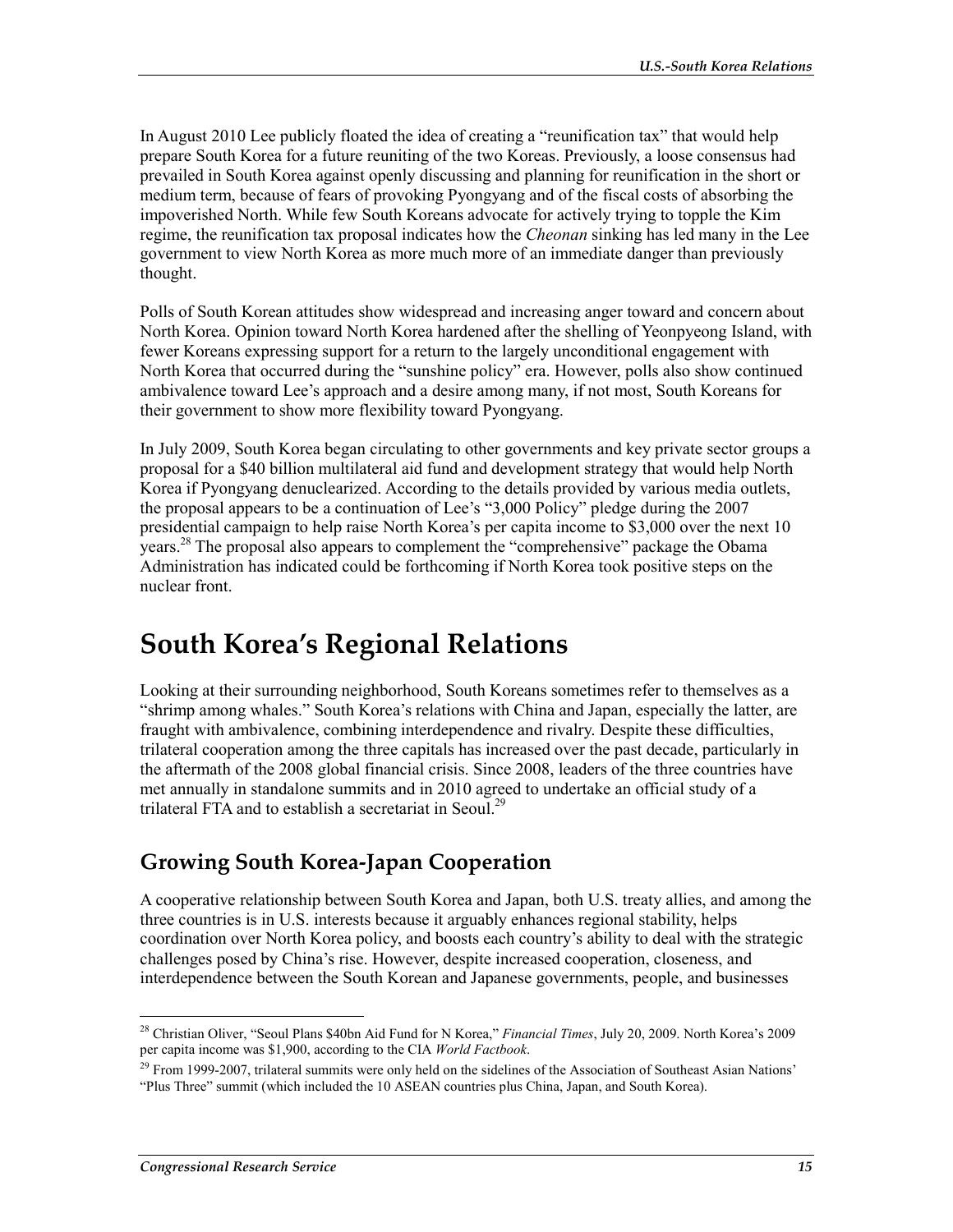over the past decade, mistrust on historical and territorial issues continues to linger. South Korea and Japan have competing claims to the small Dokdo/Takeshima islands<sup>30</sup> in the Sea of Japan (called the East Sea by Koreans), and most South Koreans complain that Japan has not adequately acknowledged its history of aggression against Korea. For more than three generations beginning in the late 19<sup>th</sup> century, Japan intervened directly in Korean affairs, culminating in the annexation of the Korean peninsula in 1910. Over the next 35 years, Imperial Japan all but attempted to wipe out Korean culture. $31$ 

President Lee came into office seeking to improve official South Korea-Japan relations, which had deteriorated markedly during President Roh's term. Under Lee, and throughout a succession of Japanese leaders, Cabinet and head-of-state meetings, including reciprocal visits, have become more routine. Cemented for the first time in years by a common strategic outlook on North Korea, trilateral South Korea-U.S.-Japan coordination over North Korea policy has been particularly close since the beginning of 2009 and has become even tighter since the sinking of the *Cheonan*. People-to-people ties have blossomed, with tens of thousands of Japanese and Koreans traveling to the other country every day. Tens of thousands of South Koreans, including some victims of Japan's colonial period, donated funds to Japan after the March 11 earthquake and tsunami off the coast of northeastern Japan. The South Korean and Japanese militaries also have stepped up their cooperation. Lee has given less public emphasis to flare-ups over history and the Dokdo/Takeshima territorial dispute. He also welcomed the most recent Japanese apology for its history of aggression, from Prime Minister Naoto Kan in August 2010, that recognized the  $100<sup>th</sup>$ anniversary of Japan's annexation. Many observers said that the apology, along with Kan's move to return thousands of antiquities taken from Korea during the occupation, were major reasons South Korean protests marking the anniversary were much smaller and less virulent than had been expected.

However, South Koreans' interest in forming significant new institutional arrangements with Japan is dampened by three factors. First, continued suspicions of Japan among the South Korean population place political limitations on how far and how fast Korean leaders can improve relations. Second, continued disagreements over Dokdo/Takeshima's sovereignty continue to weigh down the relationship. A key to this issue will be whether such disputes are contained or spill over into other areas of the relationship. Third, unlike Japan, South Korea generally does not view China as an existential challenge and territorial threat. South Korea also needs Chinese cooperation on North Korea. Accordingly, Korean leaders tend to be much more wary of taking steps that will alarm China. A factor that could change this calculation is if China is seen as enabling North Korean aggression, as most South Korean leaders believe was the case after the Yeonpyeong Island shelling.

Two indicators to watch over the coming months in South Korea-Japan relations are (1) whether the two countries can restart and complete free trade agreement negotiations that have been stalled since 2004, and (2) whether they can complete negotiations over an information sharing and an Acquisition and Cross-Servicing Agreement (ACSA), both of which would facilitate greater cooperation and coordination between the two countries' militaries. In March 2011, a

<sup>1</sup> <sup>30</sup> Since the end of World War II, South Korea has administered Dokdo/Takeshima.

<sup>&</sup>lt;sup>31</sup> Many Koreans believe that the United States was complicit in this history, by reportedly informally agreeing in a 1905 meeting between U.S. Secretary of War William Taft and Japanese Prime Minister Taro Katsura that the United States would recognize Japan's sphere of influence over Korea in return for Japan doing the same for the United States in the Philippines.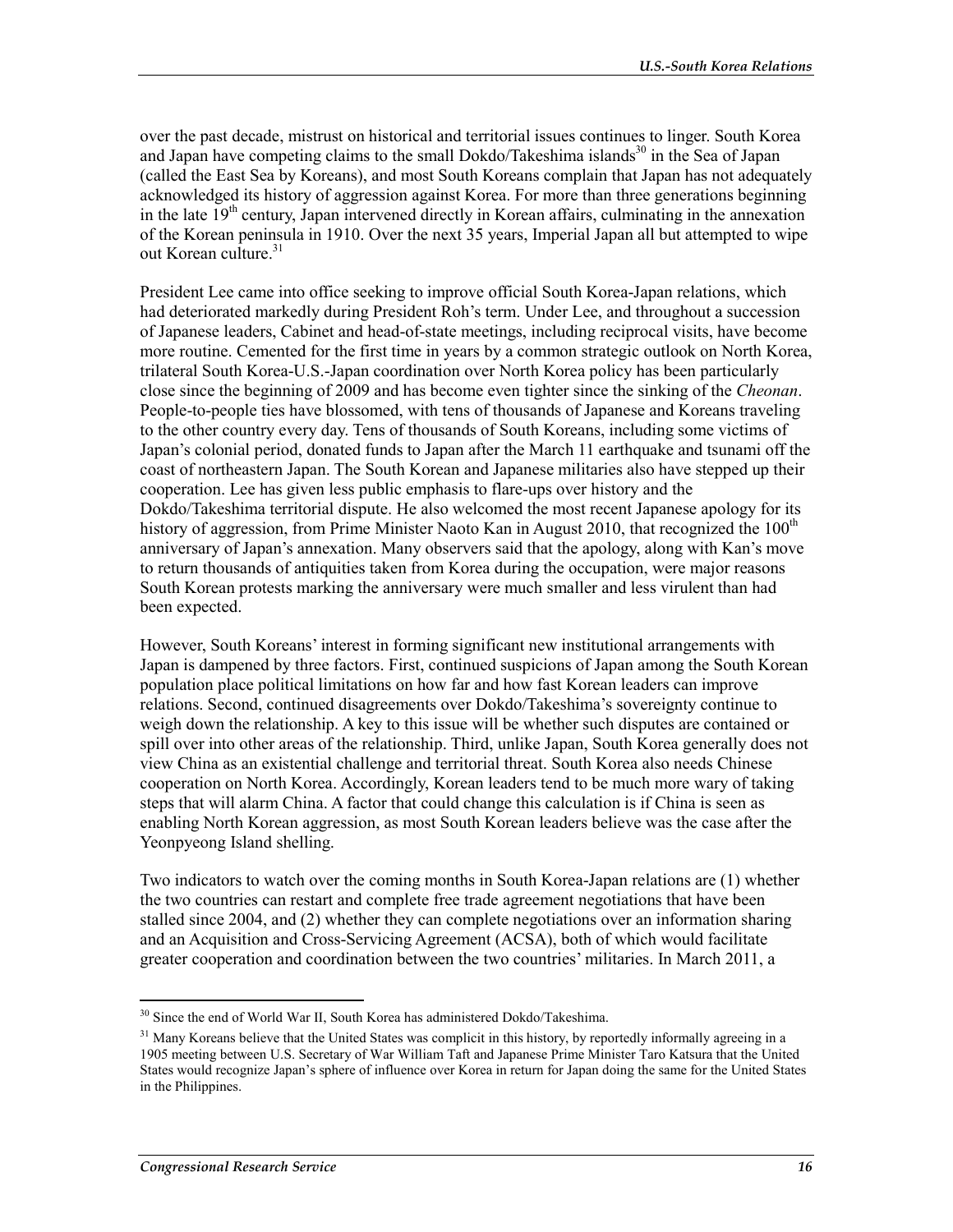Japanese Ministry of Education panel announced that middle school history textbooks must state that Dokdo/Takeshima is Japanese territory. South Koreans protested. Although the response appears to have been more muted than in the past, the ACSA and military information sharing talks have not been held since then. Another flare-up of the sovereignty dispute is expected to come in August, when Japan's Defense Ministry issues its annual white paper.

### **South Korea-China Relations**

China's rise influences virtually all aspects of South Korean foreign and economic policy. North Korea's growing economic and diplomatic dependence on China since the early 2000s has meant that South Korea must increasingly factor Beijing's actions and intentions into its North Korea policy. China's influence over North Korea has tended to manifest itself in two ways in Seoul. On the one hand, most South Korean officials worry that North Korea, particularly its northern provinces, is drifting into China's orbit. Kim Jong-il has made an unprecedented three trips to China in the 2010-2011 time period, and the two countries have greatly expanded economic cooperation between provinces straddling their border. For those on the political left in South Korea, this has been an argument against Lee's harder line stance toward inter-Korean relations, which they say has eroded much of South Korea's influence over North Korea. On the other hand, China's continued support for North Korea, particularly its month-long delay in expressing public regret over the *Cheonan's* sinking and its perceived backing of Pyongyang after the Yeonpyeong Island shelling, has angered many South Koreans, particularly conservatives. Many South Korean conservatives also express concern that their Chinese counterparts have been unwilling to discuss plans for dealing with various contingencies involving instability in North Korea. Furthermore, South Koreans' concerns about China's rise have been heightened by China's increased assertiveness around East Asia in recent years, particularly its vocal opposition in 2010 to U.S.- South Korean naval exercises in the Yellow Sea.

Since China's 2001 entry into the World Trade Organization, it has emerged as South Korea's most important economic partner. Over 20% of South Korea's total trade is with China, and for years China has been the number one location for South Korean firms' foreign direct investment.<sup>32</sup> Yet, even as China is an important source of South Korean economic growth, it also looms large as an economic competitor. Indeed, fears of increased competition with Chinese enterprises has been an important motivator for South Korea's push to negotiate a series of free trade agreements around the globe.

## **Security Relations and the U.S.-ROK Alliance**

The United States and South Korea are allies under the 1953 Mutual Defense Treaty. Under the agreement, U.S. military personnel have maintained a continuous presence on the peninsula since the conclusion of the Korean War and are committed to help South Korea defend itself, particularly against any aggression from the North. South Korea is included under the U.S. "nuclear umbrella," also known as "extended deterrence" that applies to other non-nuclear U.S. allies as well.

 $32$  Much of South Korea's exports to China are intermediate goods that ultimately are used in products exported to the United States and Europe.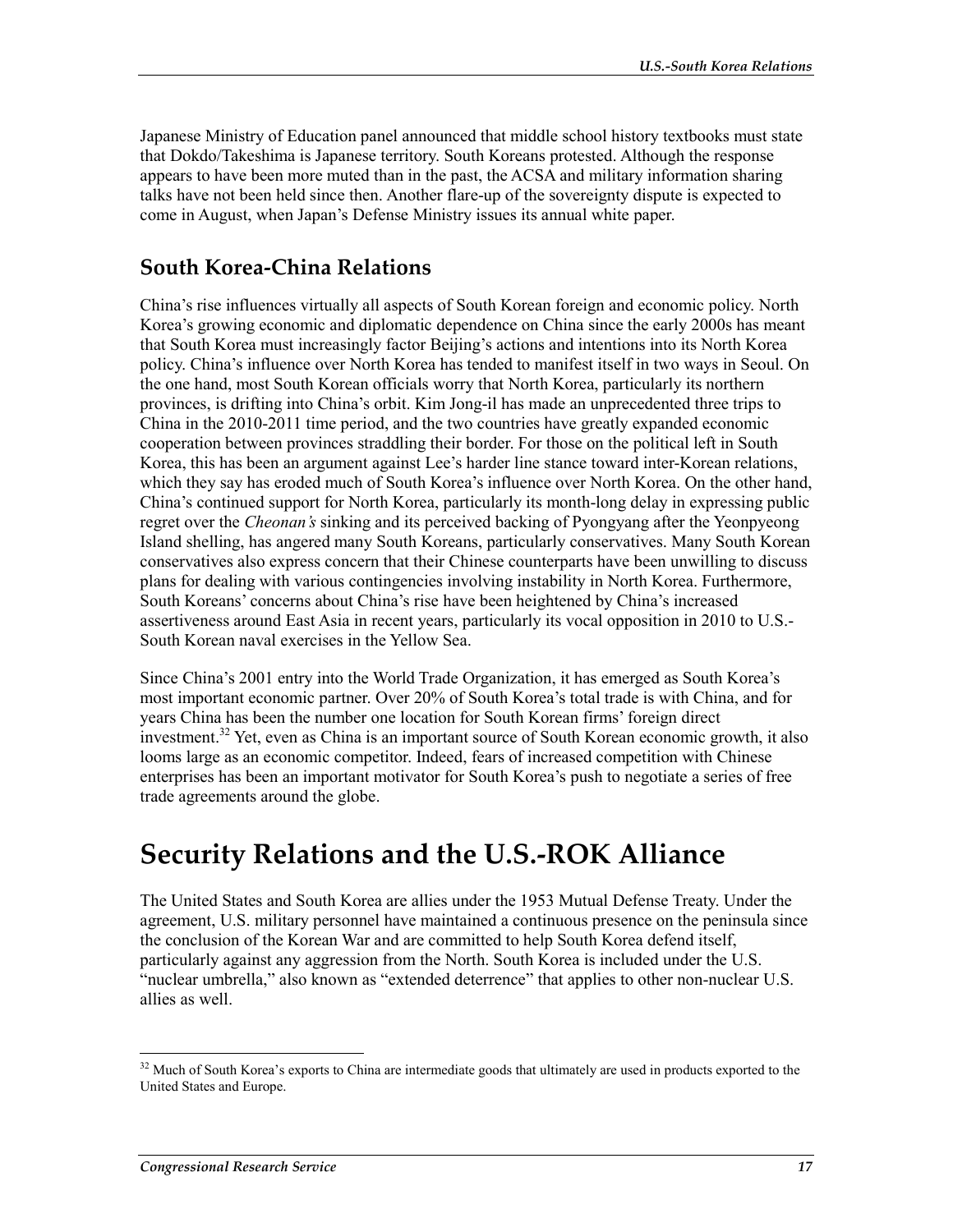The U.S.-ROK alliance has enjoyed a significant boost in recent years after a period of strain under the George W. Bush and Roh Moo-hyun Administrations. Even before the *Cheonan* sinking, South Korea's willingness to send troops to Afghanistan and increasing defense expenditures reinforced the sense that the alliance is flourishing. Emblematic of the close ties, the South Korean and U.S. foreign and defense ministers held their first ever "2+2" meeting in July 2010, which featured a visit to the Demilitarized Zone (DMZ) by Secretary of State Clinton and Secretary of Defense Gates. The historic meeting both commemorated the  $60<sup>th</sup>$  anniversary of the Korean War and demonstrated the enduring strength of the alliance. The massive joint military exercises held immediately after the meeting, featuring a U.S. aircraft carrier and F-22 aircraft, signaled to North Korea and others that the American commitment to Korea remains strong.

## **Budgetary and Operational Challenges**

Despite these indicators of strength, the alliance faces a host of significant challenges in the months and years ahead. Delays and increasing price tags have slowed the implementation of agreements to reduce and relocate the U.S. troop presence in South Korea. Differences over burden sharing remain, but analysts note that these issues tend to be prevalent in all alliance relationships. Although the political atmospherics of the alliance have been outstanding, defense analysts note that the Lee Administration has slowed significantly the defense budget increases planned under the earlier Roh Administration.

## **U.S. Alliance and ROK Defense Reform Plans**

Current security developments are taking place in the context of several concurrent defense schemes. The June 2009 Obama-Lee summit produced the broadly conceived "**Joint Vision for the Alliance**," which promised to enhance and globalize future defense cooperation. After the decision to delay the Opcon transfer, the operational "**Strategic Alliance 2015**" roadmap (adopted in October 2010) outlines the new transition, including ROK capabilities and U.S. troop relocation and tour normalization. The U.S. military is also undergoing a broad transformation of its forces in the region; the  $8<sup>th</sup>$  Army is moving toward becoming a warfighting headquarters that can deploy to other areas of the world while still serving as a deterrent to any possible aggression from North Korea.<sup>33</sup>

Current security developments are taking place in the context of several concurrent defense schemes. The June 2009 Obama-Lee summit produced the broadly conceived "**Joint Vision for the Alliance**," which promised to enhance and globalize future defense cooperation. After the decision to delay the Opcon transfer, the operational "**Strategic Alliance 2015**" roadmap (announced in September 2010) outlines the new transition, including ROK capabilities and U.S. troop relocation and tour normalization. The U.S. military is also undergoing a broad transformation of its forces in the region; the  $8<sup>th</sup>$  Army is moving toward becoming a warfighting headquarters that can deploy to other areas of the world while still serving as a deterrent to any possible aggression from North Korea.<sup>34</sup>

Meanwhile, South Korea's **Defense Reform 2020** bill passed by the National Assembly in 2006 remains officially in effect. The plan lays out a 15-year, 621 trillion *won* (about \$550 million)

<sup>34 &</sup>quot;U.S. Army in South Korea Begins Transformation of Forces," *Stars and Stripes*. August 25, 2010.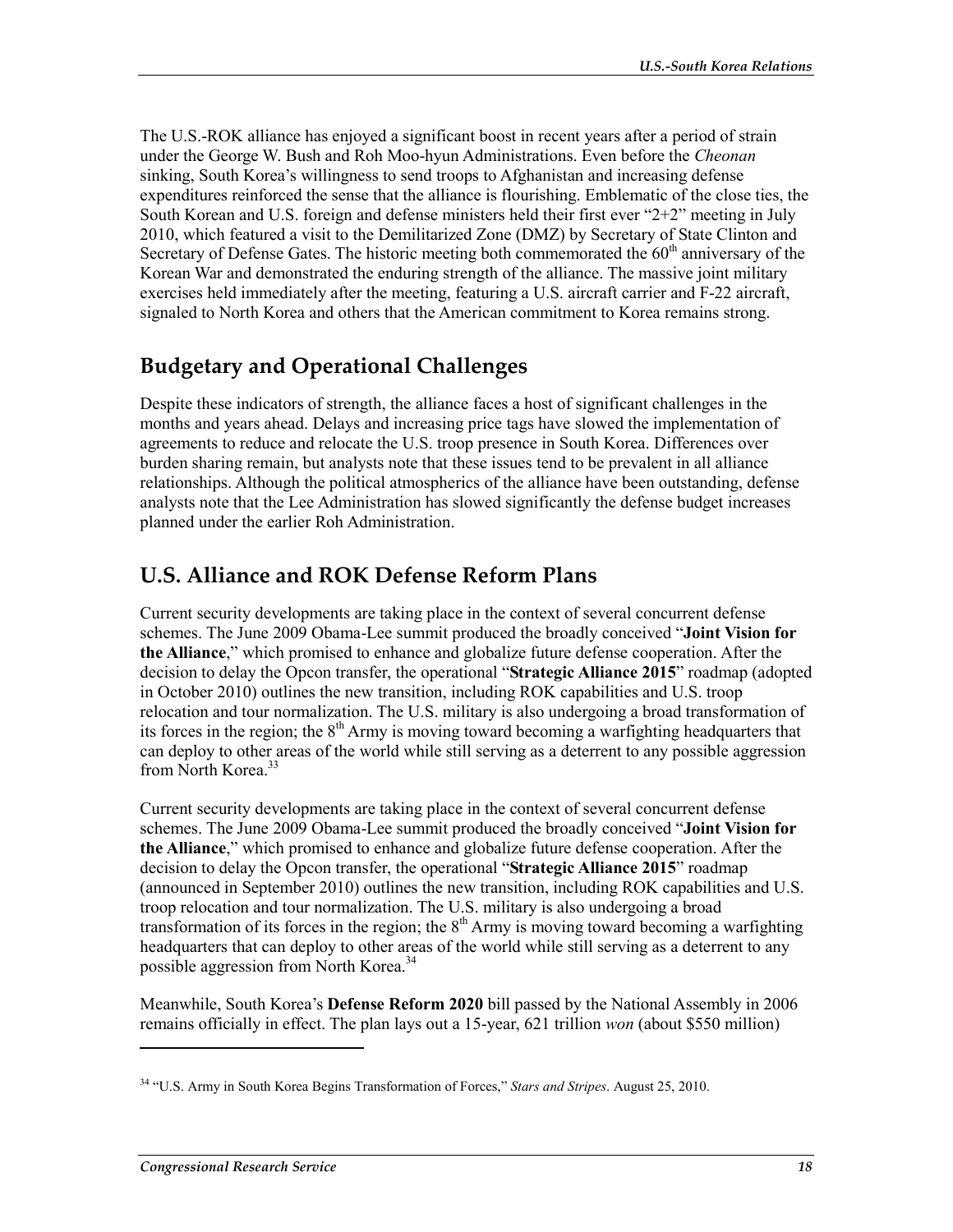investment that aims to reduce the number of ROK troops while developing a high-tech force and strengthening the Joint Chief of Staff system. In addition, an evolving plan known as "**Defense Reformation Plan 307**," intends to enhance collaboration among the ROK military branches. Driven by the North Korean provocations in 2010, the new approach calls for a more flexible posture to respond to future attacks, as opposed to the "total war" scenario that has driven much of Seoul's defense planning in the past.

Defense Reform 2020 calls for defense budget increases of 9.9% each year, but the Lee Administration reduced the increase to 3.6% for FY2010, citing economic pressures.<sup>35</sup> Following the *Cheonan* sinking and amid calls for improved capabilities to counter the North, however, the Defense Ministry requested a budget increase for funds toward the acquisition of surveillance aircraft to monitor the North's unconventional threat and to improve weapons systems on ROK islands in the Yellow Sea.<sup>36</sup> The 2011 defense budget was approved at a  $6.2\%$  increase over the 2010 budget. $37$ 

#### **The Relocation of U.S. Forces Korea (USFK)**

In 2004, Secretary of Defense Donald Rumsfeld authorized a realignment program to reduce and relocate U.S. forces in South Korea. Under the Rumsfeld program, the Pentagon withdrew a 3,600-person combat brigade from the Second Division and sent it to Iraq. The Rumsfeld plan called for the U.S. troop level in South Korea to fall from 37,000 to 25,000 by September 2008. However, in 2008, Secretary of Defense Gates halted the withdrawals at the level of 28,500.

The U.S. Forces Korea (USFK) relocation plan has two elements. The first envisages the transfer of a large percentage of the 9,000 U.S. military personnel at the U.S. Yongsan base in Seoul to U.S. Army Garrison (USAG) Humphreys, which is located near the city of Pyeongtaek some 40 miles south of Seoul. The second element involves the withdrawal of about 10,000 troops of the Second Infantry Division from the demilitarized zone and their relocation to areas south of the Han River (which runs through Seoul). The end result will be that USFK's sites will decline from the 104 it maintained in 2002, to 48. The bulk of U.S. forces will be clustered in the two primary "hubs" of Osan Air Base/USAG Humphreys and USAG Daegu that contain five "enduring sites" (Osan Air Base, USAG Humphreys, US AG Daegu, Chinhae Naval Base, and Kunsan Air Base). A new joint warrior training center, north of Seoul, will be opened.<sup>38</sup>

The relocations to Pyeongtaek originally were scheduled for completion in 2008, but have been postponed several times because of the slow construction of new facilities at Pyongtaek and South Korean protests of financial difficulties in paying the ROK share of the relocation costs. The original cost estimate was over \$10 billion; South Korea was to contribute \$4 billion of this. Estimates in 2010 placed the costs over \$13 billion. In congressional testimony in September 2010, U.S. officials demurred from providing a final figure on the cost of the move, but confirmed that the South Koreans were paying more than the original \$4 billion.<sup>39</sup> U.S.-ROK

<sup>35 &</sup>quot;South Korea Approves FY10 Defence Budget," *Jane's Defence Industry*. January 4, 2010.

<sup>36 &</sup>quot;Defense Ministry Seeks 31.2 Trillion Won Budget for 2011," *Yonhap English News*, September 28, 2010, and "Parliamentary Committee Approves Defense Budget Increase," *Yonhap English News*, November 30, 2010.

<sup>37 &</sup>quot;Analysis of ROK Defense Budget for 2011," *ROK Angle* Issue 48, Korea Institute for Defense Analyses, April 19, 2011.

<sup>38 &</sup>quot;US-South Korea: a New Security Relationship," *Jane's Intelligence Weekly*, January 18, 2010.

<sup>39 &</sup>quot;Senate Armed Services Committee Holds Hearing on Security Situation on the Korean Peninsula," *CQ*  (continued...)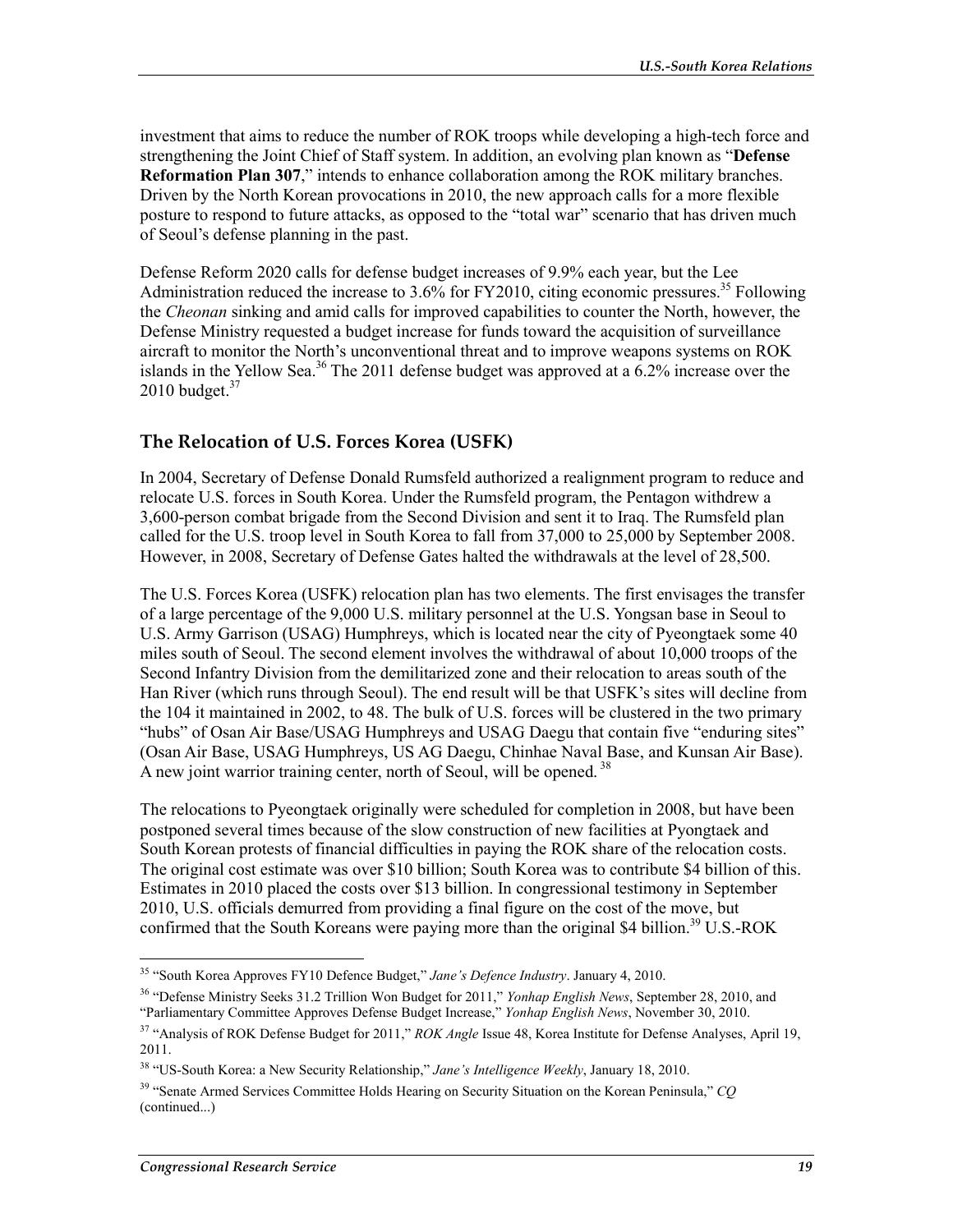discussions in 2009 reportedly indicated that the relocations to Pyeongtaek will not take place until 2015 or 2016. Some individuals involved and familiar with the move speculate that it will not be completed until 2020.



**Figure 2. USFK Bases After Realignment Plan is Implemented** 

**Source:** *Jane's Sentinel Security Assessment - China And Northeast Asia*, date posted April 15, 2010.

#### **Tour Normalization**

Another complicating factor in the development of the Yongsan Relocation Plan is the announcement by the Pentagon in 2008 that U.S. military families, for the first time, would be allowed to join U.S. military personnel in South Korea. Prior to this change, most U.S. troops in South Korea served one-year unaccompanied assignments. The goal is to phase out one-year unaccompanied tours in South Korea, replacing them with 36-month accompanied or 24-month unaccompanied tours. Eventually, the "normalization" of tours is estimated to increase the size of the U.S. military community at Osan/Humphries near Pyongtaek to over 50,000. Members of Congress have raised concerns about the cost of the normalization initiative and requested a review of the plan.

### **Cost Sharing**

Under a Special Measures Agreement reached in 2009, South Korea's direct financial contribution for U.S. troops in South Korea in 2011 will be 812.5 billion *won* (about \$743 million). This is about 42% of the total cost of maintaining U.S. forces in South Korea. In recent U.S.-R.O.K. military negotiations, Pentagon officials called for South Korea to increase its share

(...continued)

*Congressional Transcripts*. September 16, 2010.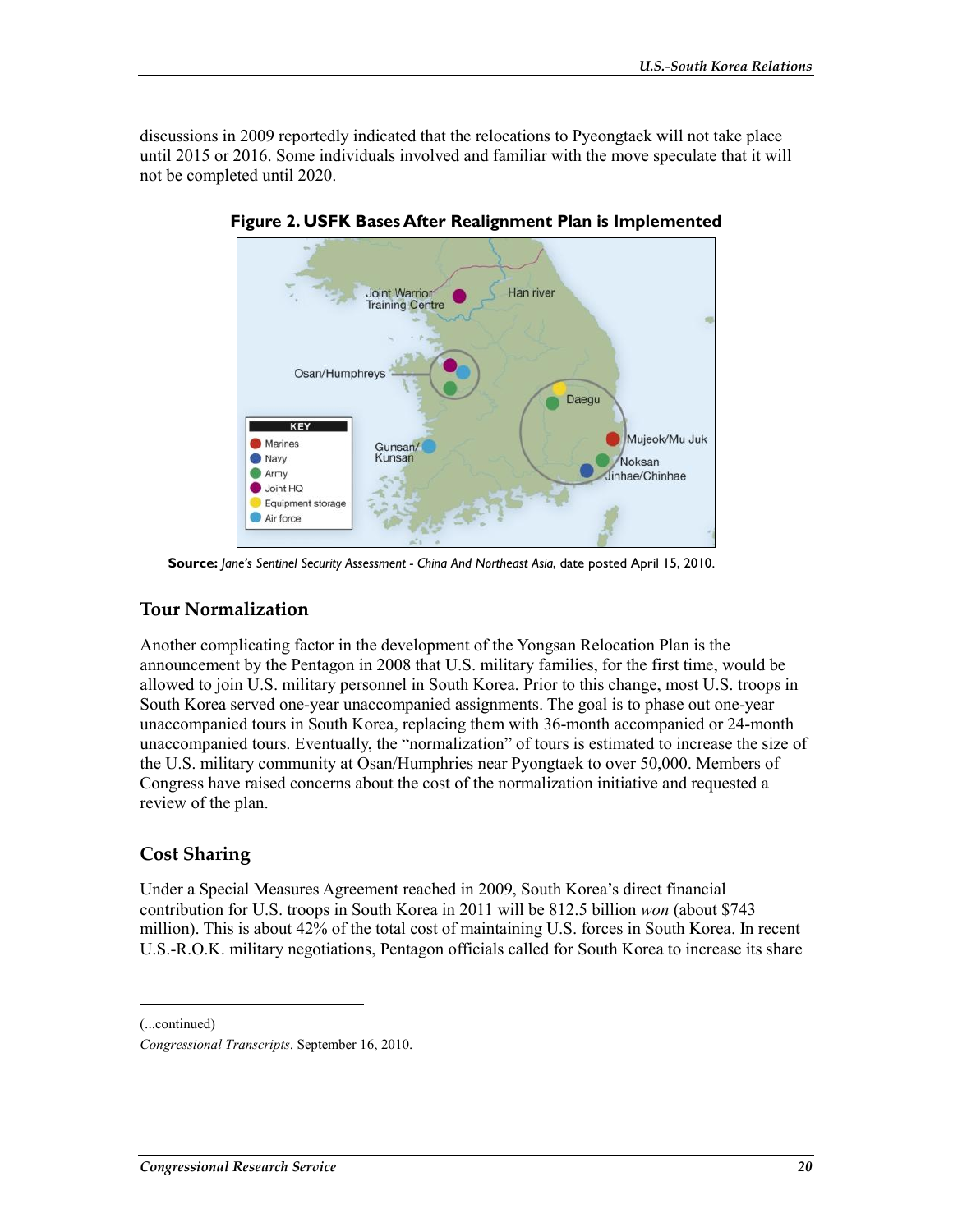to at least 50%. Under the 2009 agreement, South Korea's share of the cost is to increase until 2013 in accord with the rate of inflation but no more than 4% annually.

### **Opcon Transfer**

The United States has agreed with Seoul to turn over the wartime command of Korean troops later this decade. Under the current arrangement, which is a legacy of U.S. involvement in the 1950-1953 Korean War, South Korea's soldiers would be under the command of U.S. forces if there were a war on the peninsula. In 2007, Secretary Rumsfeld accepted a proposal by then-South Korean President Roh Moo-hyun to set up separate South Korean and U.S. military commands by April 2012. A U.S.-R.O.K. operational control (Opcon) agreement will dismantle the U.S.-R.O.K. Combined Forces Command (CFC), which has been headed by the U.S. commander in Korea. Separate U.S. and R.O.K. military commands will be established. In accord with the plan a new U.S. Korea Command (KORCOM) will be established. Under the Opcon agreement, a Military Cooperation Center will be responsible for planning military operations, joint military exercises, logistics support, and intelligence exchanges, and assisting in the operation of the communication, command, control, and computer systems.

At their June 2010 summit, Presidents Obama and Lee announced their decision to delay the transfer of Opcon by three years, until 2015. Although the decision was couched as sending a strong signal to North Korea following the sinking of the *Cheonan*, the agreement followed months of debate in Seoul and Washington about the timing of the transfer. Many South Korean and U.S. experts questioned whether the South Korean military possesses the capabilities—such as a joint command and control system, sufficient transport planes, and amphibious sea lift vessels—to operate effectively as its own command by the original transfer date of 2012. U.S. officials stress, however, that the transfer was militarily on track before the political decision to postpone. Opposition to the transfer in some quarters in Seoul may reflect a traditional fear of abandonment by the U.S. military.

With the decision made, U.S. commanders are arguing that the three-year delay will allow the alliance to synchronize more thoroughly all the moving parts of the arrangement, including the relocation of U.S. troops.<sup>40</sup> The Strategic Alliance 2015 plan envisages measures such as upgrading South Korean defense capabilities (such as ground operations command), improving and recalibrating USFK and South Korean command and control systems, and better aligning military exercises to meet the new asymmetrical challenges posed by North Korea.

#### **The "Strategic Flexibility" of USFK**

In 2007 and 2008, U.S. commanders in South Korea stated that the future U.S. role in the defense of South Korea would be mainly an air force and naval role. The ROK armed forces today total 681,000 troops, with nearly 550,000 of them in the Army and around 65,000 each in the Air Force and Navy. Since 2004, the U.S. Air Force has increased its strength in South Korea through the regular rotation into South Korea of advanced strike aircraft. These rotations are not a permanent presence, but the aircraft often remain in South Korea for weeks and sometimes months for training.

<sup>40 &</sup>quot;Sharp: Korea Plan Synchronizes Capabilities," PACOM Headlines, *American Forces Press Service*. September 21, 2010.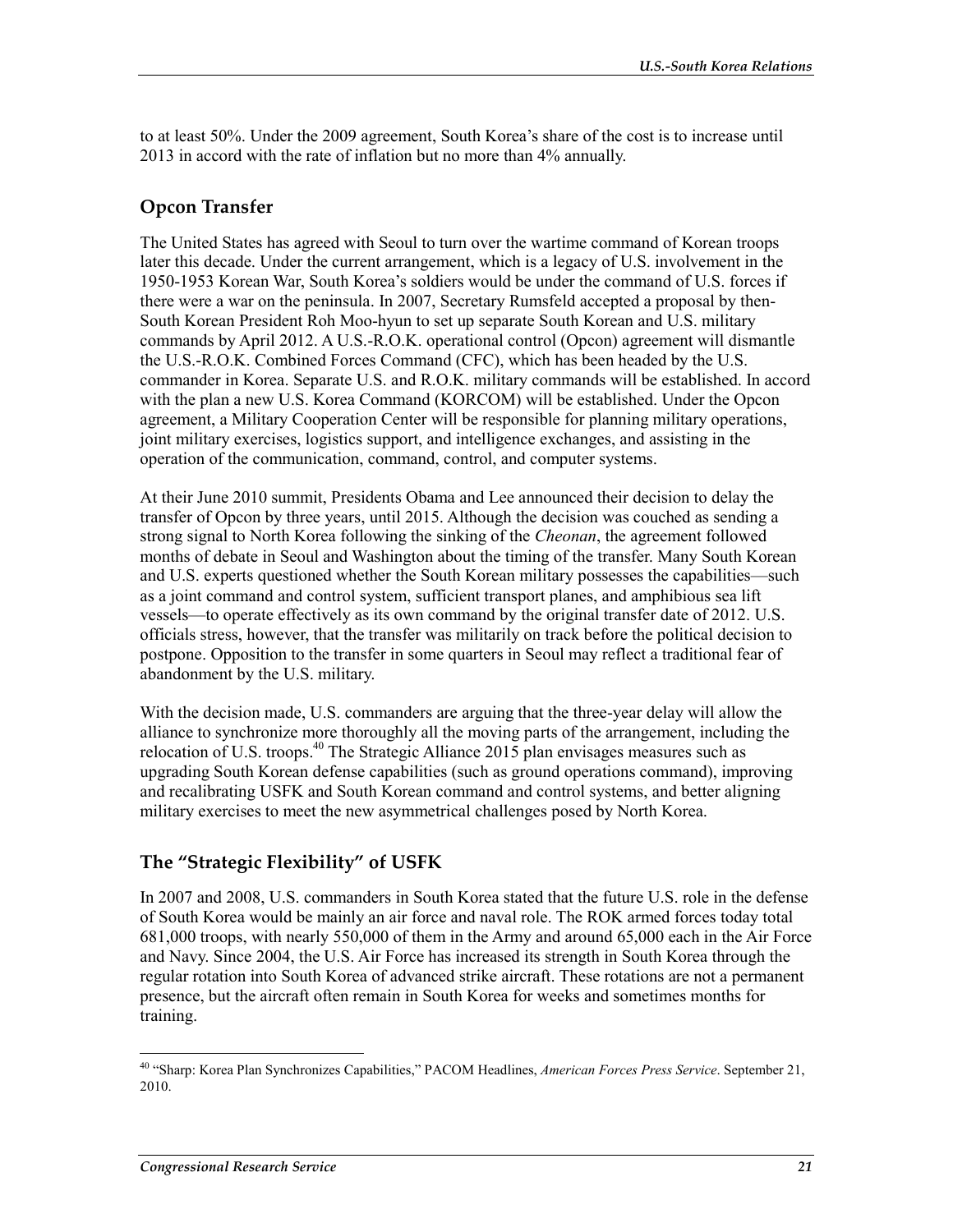Since the early 2000s, U.S. military officials have expressed a desire to deploy some U.S. forces in South Korea to areas of international conflicts under a doctrine of "strategic flexibility." The South Korean government of Roh Moo-hyun resisted this idea, largely for fear it might entangle South Korea in a possible conflict between the United States and China. In the mid-2000s, the two governments reached an agreement in which South Korea recognized the United States' intention to be able to deploy its forces off the Peninsula, while the United States in turn recognized that the troops' return to South Korea would be subject to discussion. Among other elements, the compromise seems to imply that in an off-Peninsula contingency, U.S. forces might deploy but not operate from South Korea.

#### **South Korean Defense Industry and Purchases of U.S. Weapons**

South Korea is a major purchaser of U.S. weapons, buying \$966.9 million worth of U.S. arms in FY2010. The country is regularly among the top customers for Foreign Military Sales (FMS).<sup>41</sup> Although South Korea generally buys the majority of its weapons from the United States, European defense companies also compete for contracts; Korea is an attractive market because of its rising defense expenditures. Recently, Boeing won the first two phases of South Korea's fighter modernization program and Seoul has also indicated interest in Lockheed Martin's F-35 Joint Strike Fighter.<sup>42</sup> South Korea's defense ministry has said that it will prioritize its defense systems against North Korea's missile and nuclear threats, including Aegis combat destroyers, missile interceptors, and early warning radars.<sup>43</sup> In response to recent attacks, Seoul has deployed precision-guided missiles near the  $DMZ<sup>44</sup>$  and is currently developing a next generation multiple launch rocket system to be placed near the Northern Limit Line.<sup>45</sup>

Korea's Defense Reform 2020 legislation emphasizes the development of indigenous capabilities by increasing the percentage of funds allocated to defense research and development (R&D).<sup>46</sup> South Korea competes internationally in the armored vehicle, shipbuilding, and aerospace industries. Of particular note is the T-50 Golden Eagle, a trainer and light fighter aircraft developed in conjunction with Lockheed Martin.<sup>47</sup>

The 110<sup>th</sup> Congress passed legislation that upgraded South Korea's status as an arms purchaser from a Major Non-NATO Ally to the NATO Plus Three category (P.L. 110-429), which changed the classification to NATO Plus Four. This upgrade establishes a higher dollar threshold for the requirement that the U.S. executive branch notify Congress of pending arms sales to South Korea, from \$14 million to \$25 million. Congress has 15 days to consider the sale, and may take legislative steps to block the sale compared to 50 days for Major Non-NATO Allies.

<sup>1</sup> <sup>41</sup> Joint United States Military Affairs Group - Korea Mission Brief. August 18, 2010.

<sup>42 &</sup>quot;South Korea to Buy More U.S. Weapons to Counter North," *Reuters*. September 21, 2010.

<sup>43 &</sup>quot;South Korea Pulls Back from Original Defense Spending Plan Amid Economic Woes," *Yonhap News*. September 27, 2009.

<sup>44 &</sup>quot;Seoul Deploys Precision-guided Missiles Targeting Pyongyang," *Korea Herald*. June 28, 2011.

<sup>45 &</sup>quot;Next-Generation MLRS Named 'Cheonmu," *KBS*. June 28, 2011.

<sup>46 &</sup>quot;South Korea Defense Budget," *Jane's Defence Budgets*. December 14, 2009.

<sup>47 &</sup>quot;Korea's T-50 Spreads Its Wings," *Defense Industry Insider*. September 13, 2010.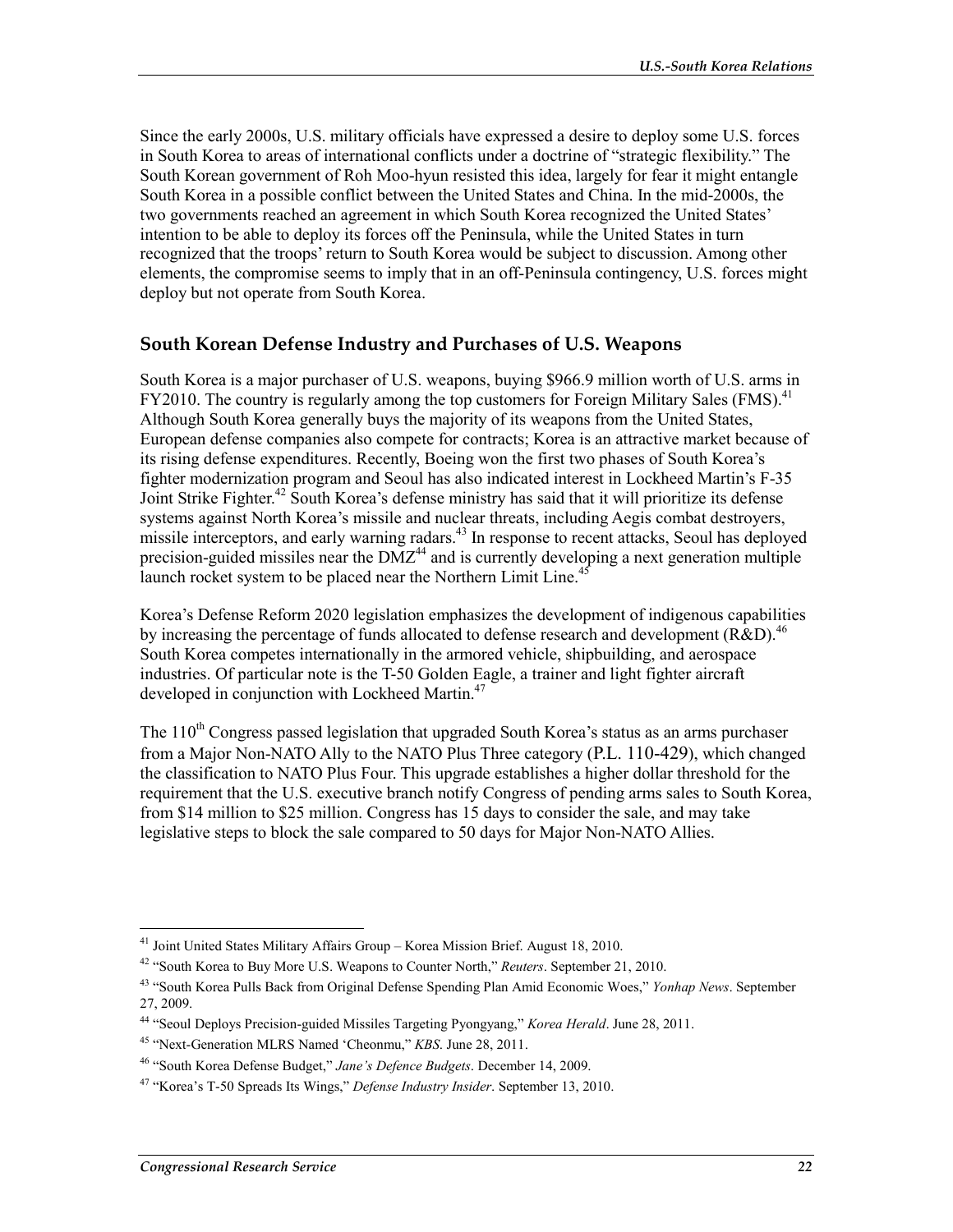### **South Korea's Deployment to Afghanistan**

After withdrawing its initial deployment of military personnel to Afghanistan in 2007, South Korea sent a second deployment, consisting of troops and civilian workers who are staffing a Provincial Reconstruction Team (PRT) in Parwan Province, located north of Kabul.<sup>48</sup> In February 2010, the National Assembly approved and funded the deployment of over 300 Army personnel to protect 100 Korean civilian reconstruction workers for a two-year mission. Forty police officers were also dispatched. The first soldiers arrived in June 2010 and are scheduled to stay until the end of 2012. Increasing numbers of attacks on Korean facilities, coupled with the Obama Administration decision to begin troop withdrawal in summer 2011, have raised questions about an early return of some ROK personnel. According to some South Korean press reports, the ROK government is considering an earlier withdrawal.

## **Economic Relations**

South Korea and the United States are major economic partners. In 2010, two-way trade between the two countries totaled over \$86 billion (see **Table 1**), making South Korea the United States' seventh-largest trading partner. For some western states and U.S. sectors, the South Korean market is even more important. South Korea is far more dependent economically on the United States than the United States is on South Korea. In 2010, the United States was South Korea's third-largest trading partner, second-largest export market, and the third-largest source of imports. It was among South Korea's largest suppliers of foreign direct investment (FDI).

As both economies have become more integrated with the world economy, economic interdependence has become more complex and attenuated, particularly as the United States' economic importance to South Korea has declined relative to other major powers. In 2003, China for the first time displaced the United States from its perennial place as South Korea's number one trading partner. In the mid-2000s, Japan and then the 27-member European Union also overtook the United States.

<sup>48</sup> In 2007, South Korean President Roh Moo-hyun withdrew South Korea's initial deployment of 200 non-combat military personnel from Afghanistan after the Taliban kidnapped South Korean missionaries. The South Korean government reportedly paid a sizeable ransom to the Taliban to secure the release of kidnapped South Korean Christian missionaries, reported by one Taliban official to be \$20 million.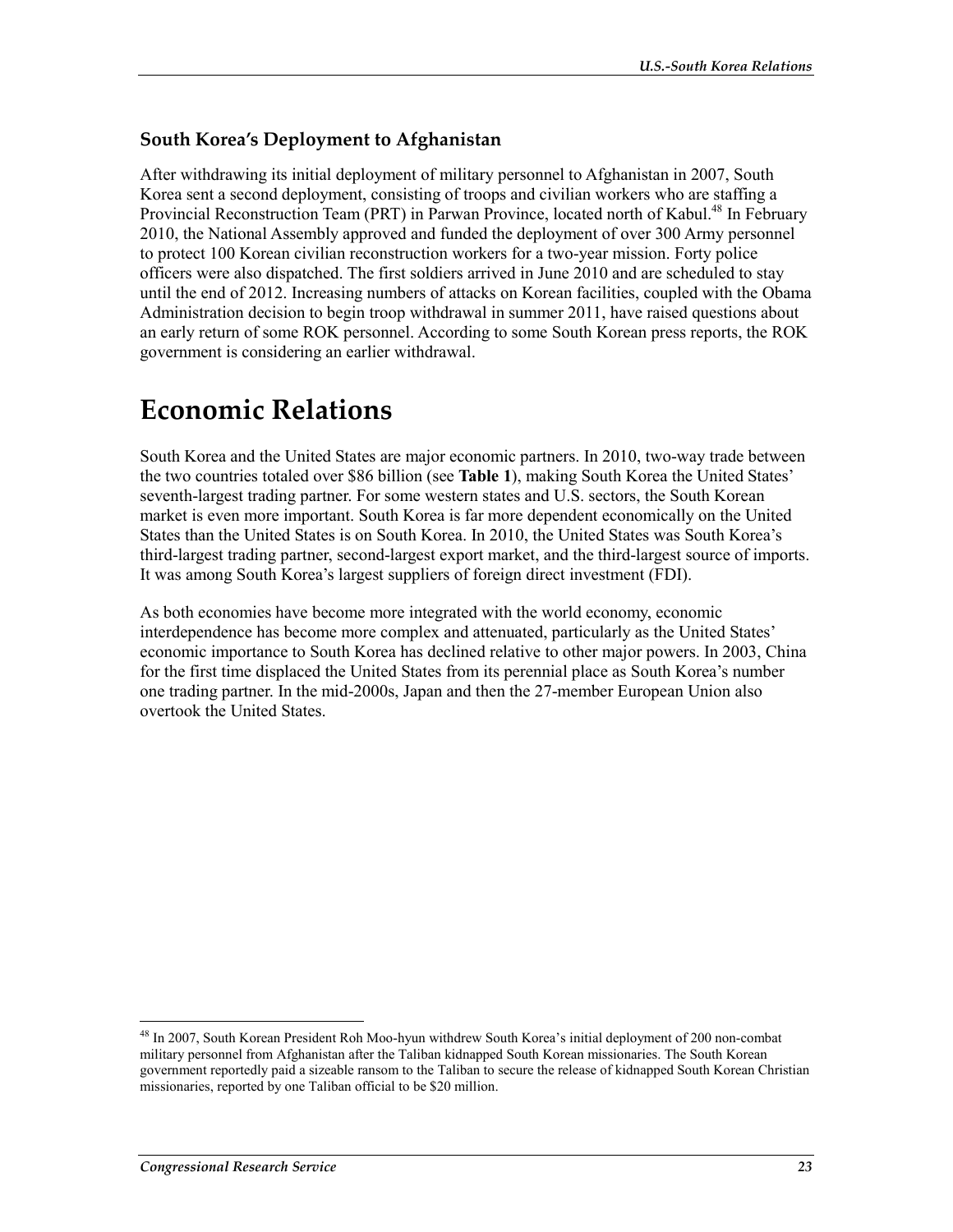| (Billions of U.S. Dollars)        |                                                                                                                                                                                   |                     |                      |                    |  |  |  |
|-----------------------------------|-----------------------------------------------------------------------------------------------------------------------------------------------------------------------------------|---------------------|----------------------|--------------------|--|--|--|
| Year                              | <b>U.S. Exports</b>                                                                                                                                                               | <b>U.S. Imports</b> | <b>Trade Balance</b> | <b>Total Trade</b> |  |  |  |
| 1990                              | 14.4                                                                                                                                                                              | 18.5                | $-4.1$               | 32.9               |  |  |  |
| 1995                              | 25.4                                                                                                                                                                              | 24.2                | 1.2                  | 49.6               |  |  |  |
| 2000                              | 26.3                                                                                                                                                                              | 39.8                | $-13.5$              | 66.1               |  |  |  |
| 2005                              | 26.2                                                                                                                                                                              | 43.2                | $-17.0$              | 69.4               |  |  |  |
| 2008                              | 33.1                                                                                                                                                                              | 46.7                | $-13.6$              | 79.8               |  |  |  |
| 2009                              | 27.0                                                                                                                                                                              | 38.7                | -11.7                | 65.7               |  |  |  |
| 2010                              | 38.0                                                                                                                                                                              | 48.9                | $-10.9$              | 86.9               |  |  |  |
| Jan-Aug $2010$                    | 24.6                                                                                                                                                                              | 30.7                | $-6.1$               | 55.3               |  |  |  |
| Jan-Aug $2011$                    | 27.6                                                                                                                                                                              | 37.1                | $-9.5$               | 64.7               |  |  |  |
| Major U.S.<br><b>Export Items</b> | Industrial machinery; specialized instruments; chemicals; civilian aircraft;<br>transistors; semiconductor circuits; corn & wheat; semiconductor<br>circuits; iron & steel scrap. |                     |                      |                    |  |  |  |
| Major U.S.<br>Import Items        | Motor vehicles & parts; Cell phones; semiconductor circuits & printed<br>circuit boards; machinery; iron & steel.                                                                 |                     |                      |                    |  |  |  |

#### **Table 1. Annual U.S.-South Korea Merchandise Trade, Selected Years**

**Sources:** 1990 and 1995 data from Global Trade Information Services. 2000-2011 data from U.S. International Trade Commission. The 2000-2011 U.S. export data are for U.S. domestic exports and the data for U.S. imports are for imports on a consumption basis.

### **The KORUS FTA49**

The Bush and Roh Administrations initiated the KORUS FTA negotiations in 2006 and signed an agreement in June 2007. The text of the free trade agreement covers a wide range of trade and investment issues and, therefore, is expected to have wide economic implications for both the United States and South Korea. A congressionally mandated study by the United States International Trade Commission (USITC) concluded that investment and trade between the United States and South Korea would increase modestly as a result of the KORUS FTA. This result is in line with other similar studies. In general and in the short-to-medium term, the KORUS FTA's largest commercial effects are expected to be microeconomic in nature. The U.S. services and agriculture industries, for instance, are expected to reap significant benefits if the agreement is implemented. In contrast, U.S. textile, wearing apparel, and electronic equipment manufacturers would be expected to experience declines in employment from increased South Korean imports, though some U.S. electronics companies may see competitive benefits, as it could be less expensive for them to source components from South Korea.

While a broad swath of the U.S. business community supports the agreement, the original KORUS FTA was opposed by some groups, including some auto and steel manufacturers and labor unions. Following December 3, 2010, modifications to the FTA by the Obama and Lee

<sup>49</sup> For more information, please see CRS Report RL34330, *The Proposed U.S.-South Korea Free Trade Agreement (KORUS FTA): Provisions and Implications*, coordinated by William H. Cooper.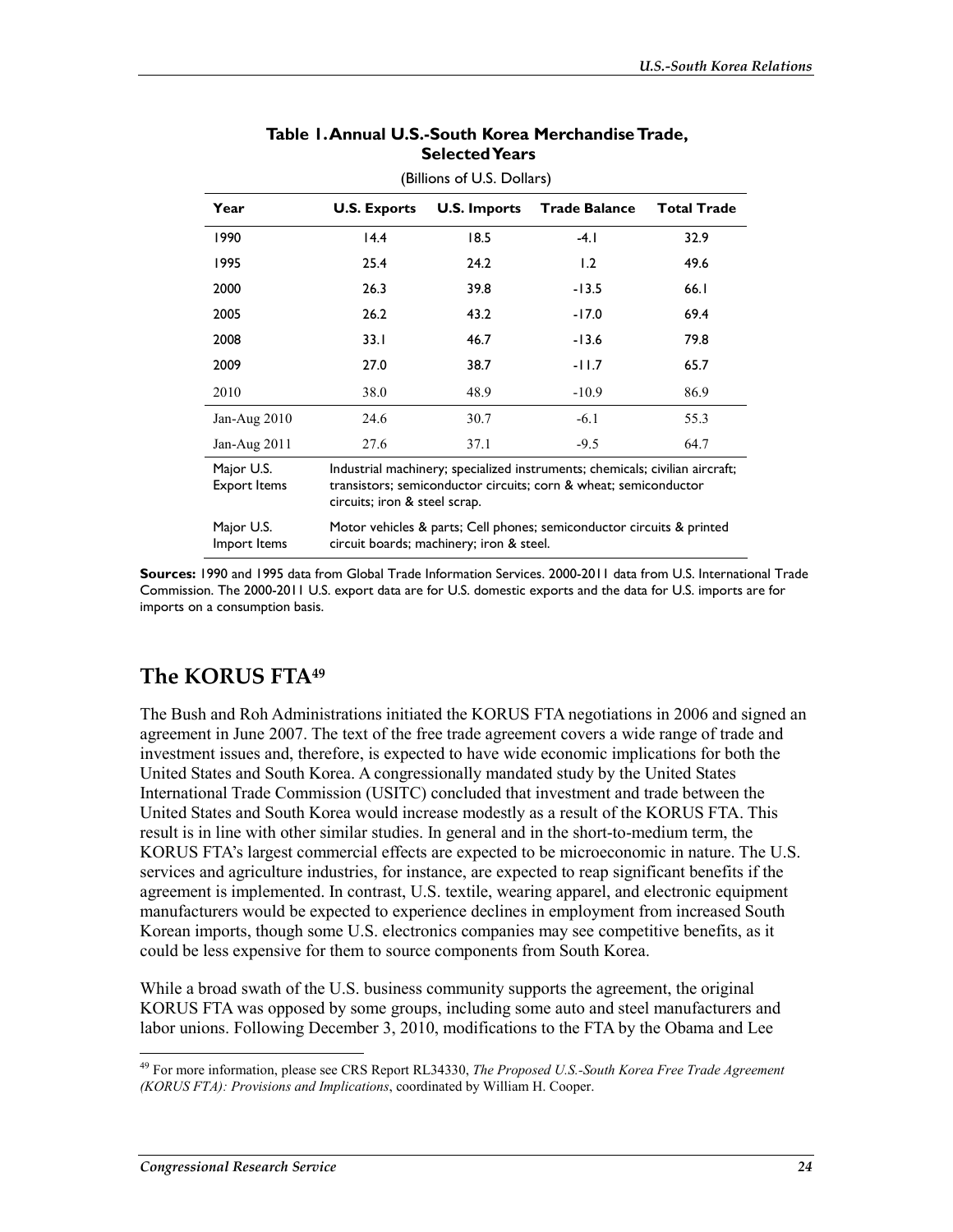administrations, several automotive interests—including Ford and the United Auto Workers announced that the new auto provisions had convinced them to support the agreement. In South Korea, while public opinion polls generally show broad support for the KORUS FTA, the largest opposition party as well as many farmers and trade unionists vocally and actively opposed the agreement.

Many observers have argued that, in addition to its economic implications, the KORUS FTA will have diplomatic and security implications. Indeed, in many respects, the KORUS FTA's fate may go beyond strengthening U.S.-Korea ties and have profound implications for U.S. trade policy and East Asia policy. For instance, some have suggested that a KORUS FTA will help to solidify the U.S. presence in East Asia to counterbalance the increasing influence of China. Some counter this by positing that the KORUS FTA need not be seen as a necessary, let alone sufficient, condition for enhancing the U.S.-ROK alliance. However, many South Koreans would likely have seen a failure to complete or a defeat of the agreement in part as a U.S. psychological rejection of *South Korea*. Additionally, many East Asian leaders would have seen such a move as a sign that the United States is disengaging from East Asia, where most countries are pursuing a variety of free trade agreements. South Korea has perhaps been the most aggressive in this FTA push. Since 2002, it has completed seven other agreements (including one with the European Union, which went into effect in July 2011) and has begun negotiating several others.

## **South Korea's Economic Performance**

South Korea has recorded strong economic growth since the global financial crisis began in late 2008. After GDP real growth declined to 0.2% in 2009, the South Korean economy has roared back and grew by 6.2% in 2010. Initially, the crisis hit the South Korean economy hard because of its heavy reliance on international trade and its banks' heavy borrowing from abroad. The Lee government took strong countermeasures to blunt the crisis' impact, engaging in a series of fiscal stimulus actions worth about 6% of the country's 2008 GDP, by some measures the largest such package in the Organization for Economic Cooperation and Development (OECD) group of industrialized countries.

The Bank of Korea (BOK) also acted aggressively, lowering interest rates from over 5% to a record low 2% and engaging in a range of other operations, estimated by the OECD to be worth over 2.5% of GDP, designed to infuse liquidity in the Korean economy. The BOK negotiated currency swap agreements with the United States, Japan, and China.<sup>50</sup> The South Korean *won*, after depreciating to around 1,500 *won*/dollar—a fall of nearly one-third from early 2008 to early 2009—has gradually strengthened against the dollar, to the 1,000-1,100 *won*/dollar range. The *won*'s depreciation helped to stimulate South Korea's economic recovery by making its exports cheaper relative to many other currencies, particularly the Japanese *yen*.

Since the second half of 2010, South Korean real GDP growth has slowed to the 4%-5% level, in part due to the *won's* appreciation. South Korea's economy is highly dependent upon capital inflows and exports, the latter of which are equal to around half of the country's annual GDP. Thus, South Korean officials have expressed concern that their country could be hit hard by the European debt crisis, the possibility of a "double-dip" recession in the United States, and a slowing of growth in China.

<sup>1</sup>  $50$  The October 2008 swap agreement with the U.S. Federal Reserve gave Bank of Korea access to up to USD 30 billion in US dollar funds in exchange for *won*.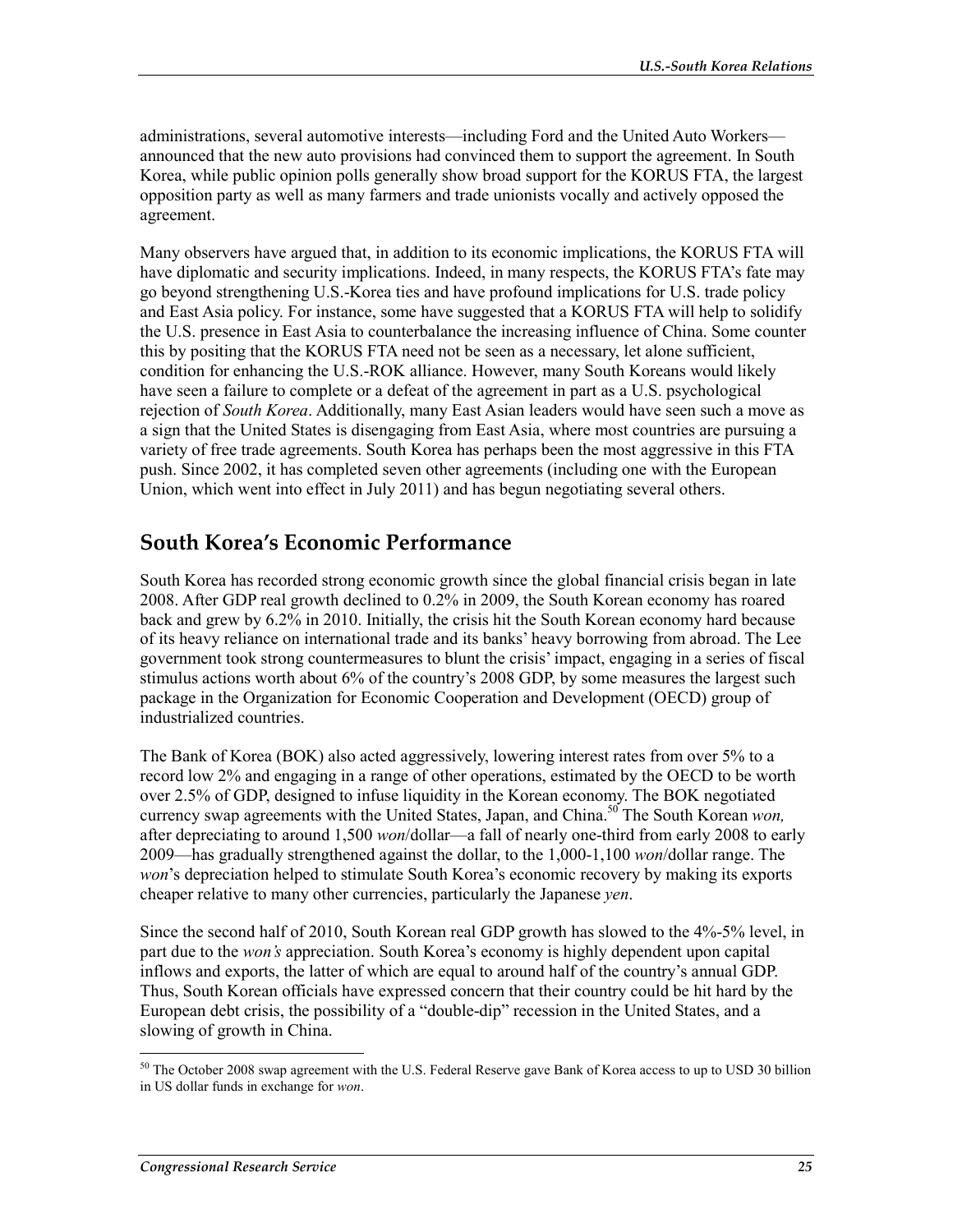Complaints have risen in recent months that only Korea's rich individuals and large conglomerates (called *chaebol*) have benefitted from the country's growth since the 2008-2009 slowdown. Many analysts predict that the 2012 elections will be fought over governance and social welfare issues. Leading figures in both parties, as well as President Lee, have proposed ways to expand South Korea's social safety net. Inflation, particularly due to rising oil prices, has also emerged as a concern. Growth is expected to slow to the 3%-4% range for 2011 and 2012, down nearly a full percentage point from earlier expectations, due to slower-than-anticipated exports as a result of slower growth in China, Japan, the United States, and the European Union.

## **Other Issues**

### **Bilateral Nuclear Cooperation51**

The United States and South Korea have cooperated in the peaceful use of nuclear energy for over 50 years.<sup>52</sup> The current U.S.-ROK bilateral nuclear cooperation agreement (or "123" agreement) expires in 2014.<sup>53</sup> The United States and South Korea began official talks in Washington on renewing the agreement in October 2010.<sup>54</sup> These talks continue, and a draft agreement was proposed by South Korea in the second round of talks in March 2011.

One point of potential disagreement in the renewal process is whether South Korea will press the United States to include a provision that would allow for the reprocessing of its spent fuel. The current U.S.-Korea nuclear cooperation agreement, as with other standard agreements,<sup>55</sup> requires U.S. permission before South Korea can reprocess U.S.-origin spent fuel, including spent fuel from South Korea's U.S.-designed reactors.<sup>56</sup> The issue has become a sensitive one for many South Korean officials and politicians, who see it as a matter of national sovereignty. The United States has been reluctant to grant such permission due to concerns over the impact on negotiations with North Korea and on the nonproliferation regime overall. Reprocessing of spent fuel can be used to make reactor fuel or to acquire plutonium for weapons.

For many years, the United States and South Korea have worked on joint research and development projects to address spent fuel disposition, including joint research on pyroprocessing, a type of spent fuel reprocessing. The Korean Atomic Energy Research Institute (KAERI) is conducting a laboratory-scale research program on reprocessing spent fuel with an advanced pyro-processing technique.<sup>57</sup> U.S.-South Korean bilateral research on pyro-processing

<u>.</u>

<sup>&</sup>lt;sup>51</sup> Written by Mary Beth Nikitin, Specialist in Nonproliferation.

<sup>&</sup>lt;sup>52</sup> The original agreement was concluded in 1956, and amendments were made in 1958, 1965, 1972 and 1974. See also CRS Report R41032, *U.S. and South Korean Cooperation in the World Nuclear Energy Market: Major Policy Considerations*, by Mark Holt.

 $53$  Full text at http://nnsa.energy.gov/sites/default/files/nnsa/inlinefiles/Korea\_South\_123.pdf.

<sup>54 &</sup>quot;Discussions on the New U.S.-R.O.K. Civil Nuclear Cooperation Agreement State Department Press Release, October 26, 2010, http://www.state.gov/r/pa/prs/ps/2010/10/150026.htm.

<sup>55</sup> CRS Report RS22937, *Nuclear Cooperation with Other Countries: A Primer*, by Paul K. Kerr and Mary Beth Nikitin.

<sup>&</sup>lt;sup>56</sup> Under the 1978 Nuclear Nonproliferation Act, consent rights apply to material originating in the U.S. or material that has been fabricated into fuel or irradiated in a reactor with U.S. technology. The majority of South Korea's spent fuel would need U.S. consent before it could be reprocessed.

 $57$  Pyro-processing technology would partially separate plutonium and uranium from spent fuel.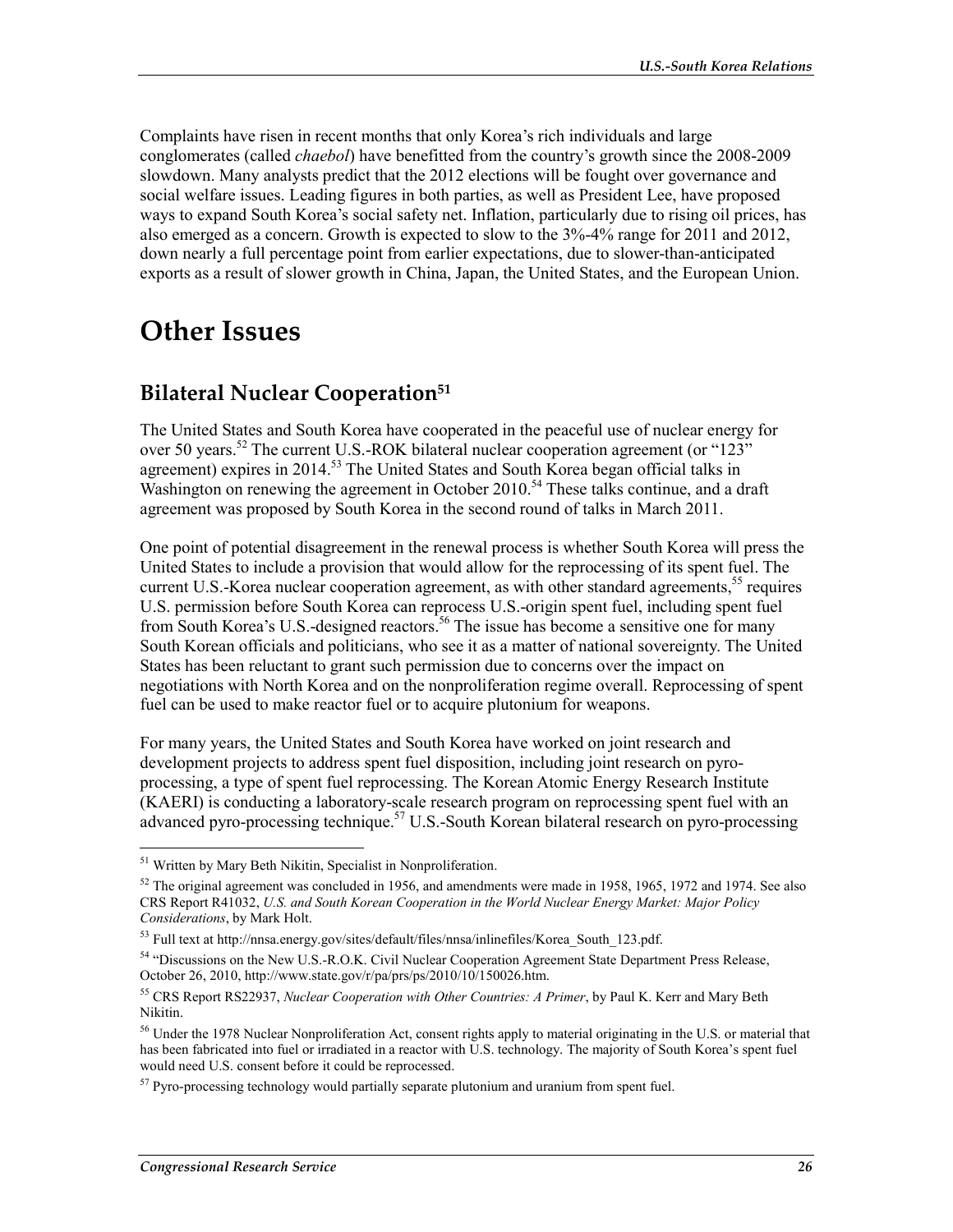began in 2002 under the Department of Energy's International Nuclear Energy Research Initiative (INERI). New R&D work on pyro-processing was halted by the United States in 2008, due to the proliferation sensitivity of the technology. In an attempt to find a way forward, in March 2010 the United States and South Korea began a six-month joint study on the economics, technical feasibility, and nonproliferation implications of pyro-processing.<sup>58</sup> This initial study resulted in the announcement in October 2010 of a 10-year, three-part joint research project that is separate from the 123 renewal negotiations.<sup>59</sup> It will include bilateral work on pyro-processing at the Idaho National Laboratory, development of international safeguards for this technology, economic viability studies, and other advanced nuclear research including alternatives to pyro-processing for spent fuel disposal. $60$ 

## **South Korean Nonproliferation Policy**

South Korea has been a consistent and vocal supporter of strengthening the global nonproliferation regime. It is a member of the Nuclear Suppliers' Group and adheres to all nonproliferation treaties and export control regimes. An International Atomic Energy Agency Additional Protocol for South Korea entered into force as of February 2004. South Korea also participates in the G-8 Global Partnership, and U.S.-led initiatives—the Proliferation Security Initiative, the International Framework for Nuclear Energy Cooperation (formerly GNEP), and the Global Initiative to Combat Nuclear Terrorism.

South Korea will host the next Nuclear Security Summit in 2012.<sup>61</sup> South Korea hosted a Plenary session for the Global Initiative to Combat Nuclear Terrorism in June 2011 as part of its contribution to improving international nuclear security coordination.

## **South Korean Politics**<sup>62</sup>

For most of the first four decades after the country was founded in 1948, South Korea was ruled by authoritarian governments. Ever since the mid-1980s, when widespread anti-government protests forced the country's military rulers to enact sweeping democratic reforms, democratic institutions and traditions have deepened in South Korea. In 1997, long-time dissident and opposition politician Kim Dae-jung (commonly referred to as "DJ") was elected to the presidency, the first time an opposition party had prevailed in a South Korean presidential election. In December 2002, Kim was succeeded by a member of his left-of-center party: Roh Moo-hyun, a self-educated former human rights lawyer who emerged from relative obscurity to defeat establishment candidates in both the primary and general elections. Roh campaigned on a platform of reform—reform of Korean politics, economic policymaking, and U.S.-ROK relations.

<sup>58</sup> http://www.koreaherald.co.kr/NEWKHSITE/data/html\_dir/2010/03/17/201003170029.asp.

<sup>59 &</sup>quot;Discussions on Korea-U.S. Joint Research on Fuel Cycle," Press Release, Ministry of Education, Science and Technology, Republic of Korea, April 18, 2011.

<sup>60 &</sup>quot;S. Korea, U.S. Agree to Start Joint Study on Nuclear Fuel Reprocessing," *Yonhap*, April 17, 2011.

<sup>61</sup> See also, CRS Report R41169, *Securing Nuclear Materials: The 2010 Summit and Issues for Congress*, by Mary Beth Nikitin.

<sup>62</sup> For more, see CRS Report R40851, *South Korea: Its Domestic Politics and Foreign Policy Outlook*, by Mark E. Manyin and Weston Konishi.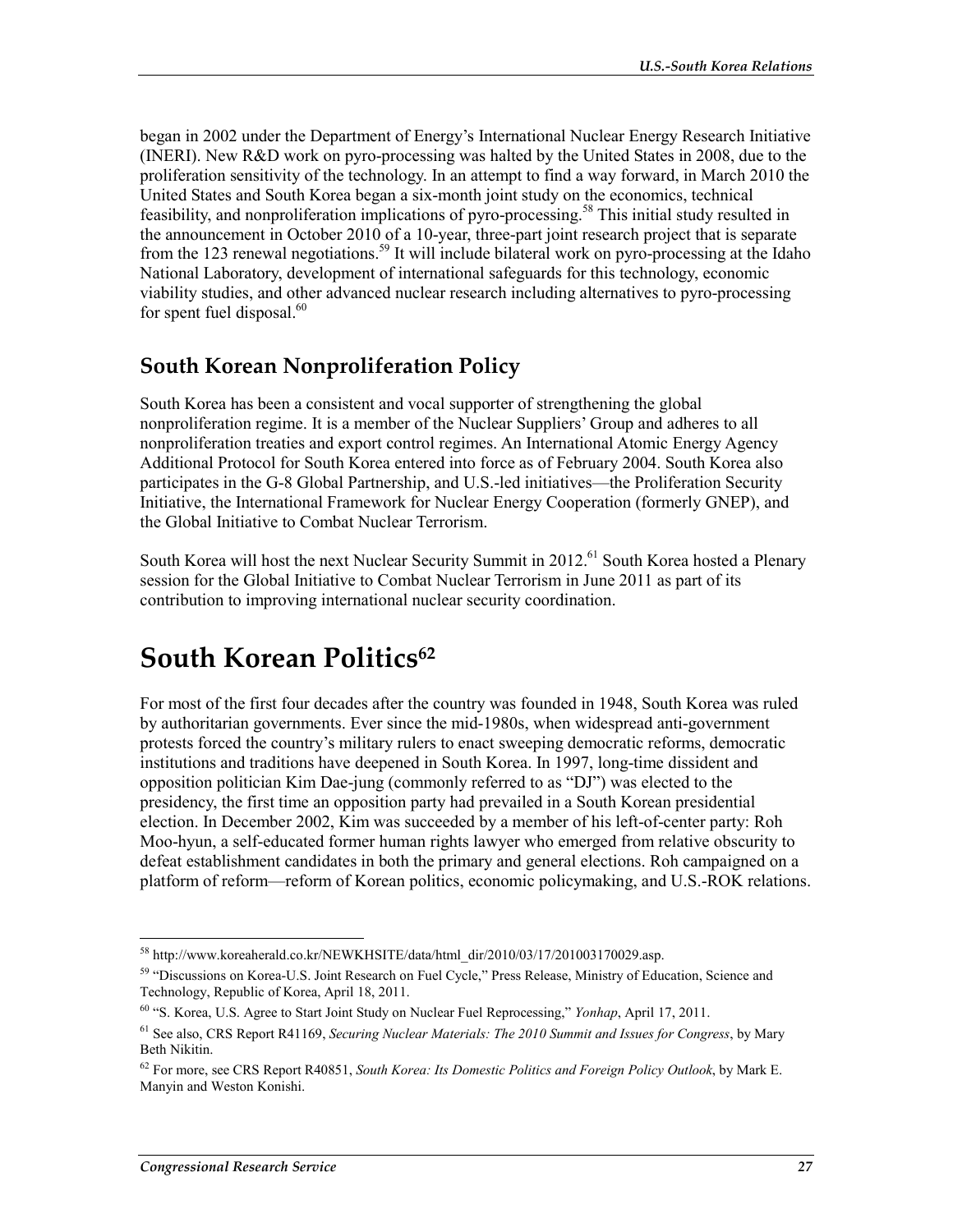Lee's victory in the December 2007 election restored conservatives to the presidency. A striking feature of the election was how poorly the left-of-center candidates performed, after a decade in power, receiving only around 30% of the vote. Shortly after Lee's inauguration, his Grand National Party retained control of the National Assembly in national parliamentary elections.

Lee had a rocky first two years of his presidency. Until late 2009, his public approval ratings generally were in the 20%-30% range. It took over a year for him to recover from the massive anti-government protests that followed an April 2008 deal with the United States to lift South Korea's partial ban on imports of U.S. beef. The ban had been in place since 2003, when a cow in the United States was found to be infected with mad cow disease, or BSE (bovine spongiform encephalopathy). By the early to mid-spring of 2010, his ratings had risen to the 40%-50% range, a development many attribute to South Korea's strong recovery from the 2008-2009 global financial crisis.

South Korea's next National Assembly and presidential elections are scheduled for April and December 2012, respectively. By law, Lee cannot run again; South Korean presidents serve one five-year term.

## **A Powerful Executive Branch**

Nominally, power in South Korea is shared by the president and the 299-member unicameral National Assembly. Of these, 245 members represent single-member constituencies. The remaining 54 are selected on the basis of proportional voting. National Assembly members are elected to four-year terms. The president and the state bureaucracy continue to be the dominant forces in South Korean policymaking, as formal and informal limitations prevent the National Assembly from initiating major pieces of legislation.

## **Political Parties**

Presently, there are two major political parties in South Korea: President Lee's conservative Grand National Party (GNP) and the opposition, center-left Democratic Party (DP). U.S. ties have historically been much stronger with South Korea's conservative parties. Because Korean politics tend to be hyper-partisan, this phenomenon could make U.S.-South Korea relations more difficult to manage if the progressives regain power.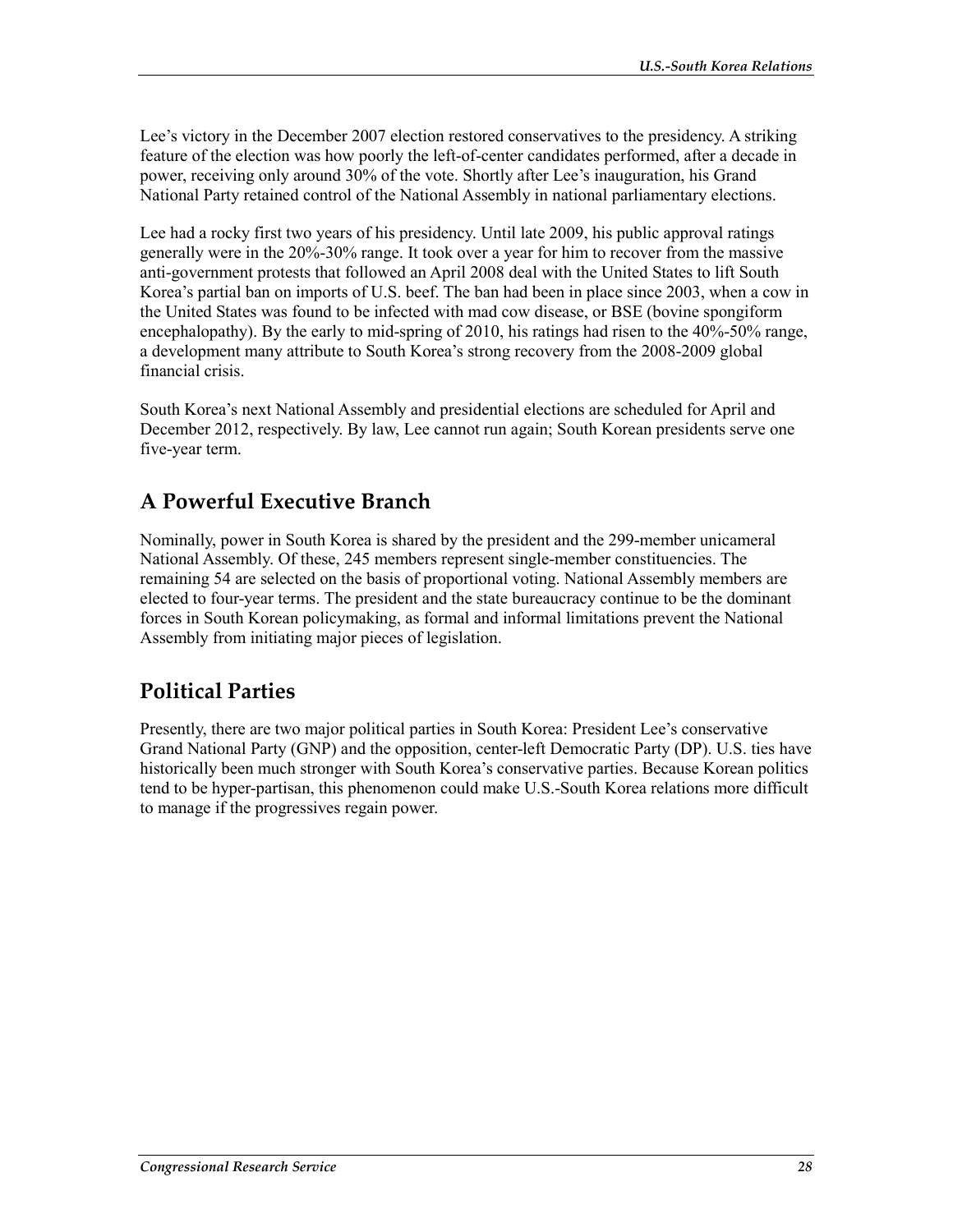

**Figure 3. Party Strength in South Korea's National Assembly** 

**Note:** Last nationwide elections held in April 2008; next elections to be held in April 2012.

The GNP's numerical strength masks significant intra-party divisions. Lee's most significant rival is GNP stalwart Park Geun-hye, the popular daughter of Korea's former military ruler Park Chung-hee, whom Lee only narrowly defeated in the GNP's presidential primary in 2007. Initially, Lee had tried to marginalize Park's influence, an effort he later abandoned when the GNP absorbed some of Park's supporters who had formed a new party. This move, however, has failed to resolve the tensions between the two camps. There is little cooperation between the GNP and the Democratic Party, so keeping the GNP unified on controversial issues is critical to Lee's ability to govern.

After the 2007 election, the Democratic Party were even more divided than the GNP. The Democrats' lack of unity, their minority status in the National Assembly, and the absence of national elections until 2012 have deprived them of most tools of power and influence within the South Korean polity. In a sign that the progressive camp may be regrouping, however, the DP scored significant victories in important local elections in June 2010. DP members and their supporters often are more critical of U.S. policies and are much more likely to support engagement policies toward North Korea than their conservative counterparts.

## **Selected CRS Reports on the Koreas**

### **South Korea**

CRS Report RL34330, *The Proposed U.S.-South Korea Free Trade Agreement (KORUS FTA): Provisions and Implications*, coordinated by William H. Cooper

CRS Report RL34093, *The Kaesong North-South Korean Industrial Complex*, by Mark E. Manyin and Dick K. Nanto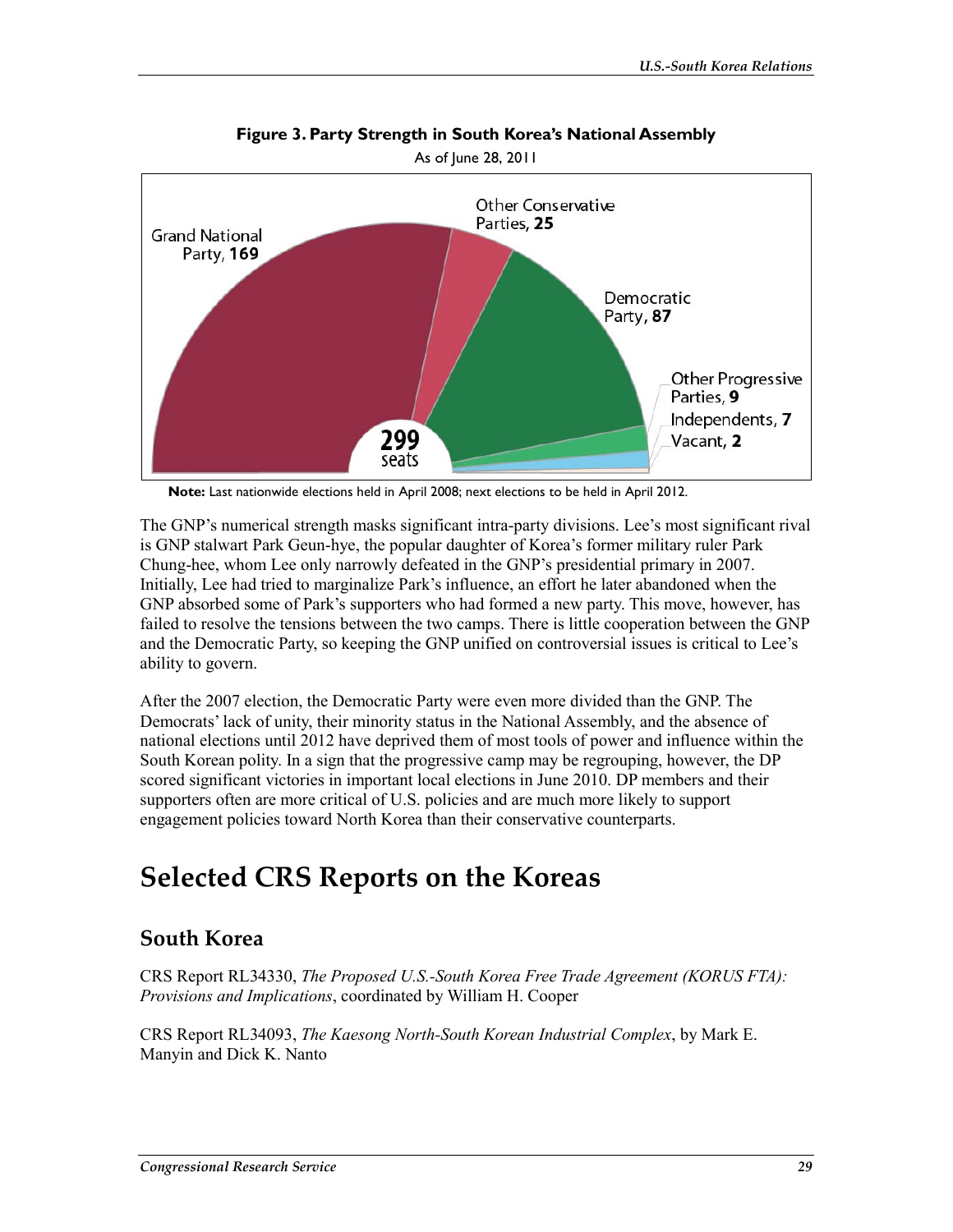CRS Report RL34528, *U.S.-South Korea Beef Dispute: Issues and Status*, by Remy Jurenas and Mark E. Manyin

CRS Report R41032, *U.S. and South Korean Cooperation in the World Nuclear Energy Market: Major Policy Considerations*, by Mark Holt

### **North Korea**

CRS Report R41259, *North Korea: U.S. Relations, Nuclear Diplomacy, and Internal Situation*, by Emma Chanlett-Avery

CRS Report R40095, *Foreign Assistance to North Korea*, by Mark E. Manyin and Mary Beth Nikitin

CRS Report RL34256, *North Korea's Nuclear Weapons: Technical Issues*, by Mary Beth Nikitin

CRS Report R41438, *North Korea: Legislative Basis for U.S. Economic Sanctions*, by Dianne E. Rennack

CRS Report R41843, *Imports from North Korea: Existing Rules, Implications of the KORUS FTA, and the Kaesong Industrial Complex*, coordinated by Mark E. Manyin

CRS Report RL30613, *North Korea: Back on the Terrorism List?* , by Mark E. Manyin

CRS Report RL32493, *North Korea: Economic Leverage and Policy Analysis*, by Dick K. Nanto and Emma Chanlett-Avery

CRS Report RS22973, *Congress and U.S. Policy on North Korean Human Rights and Refugees: Recent Legislation and Implementation*, by Emma Chanlett-Avery

CRS Report R41043, *China-North Korea Relations*, by Dick K. Nanto and Mark E. Manyin

CRS Report RS21473, *North Korean Ballistic Missile Threat to the United States*, by Steven A. Hildreth

CRS Report R41749, *Non-Governmental Organizations Activities in North Korea*, by Mi Ae Taylor and Mark E. Manyin